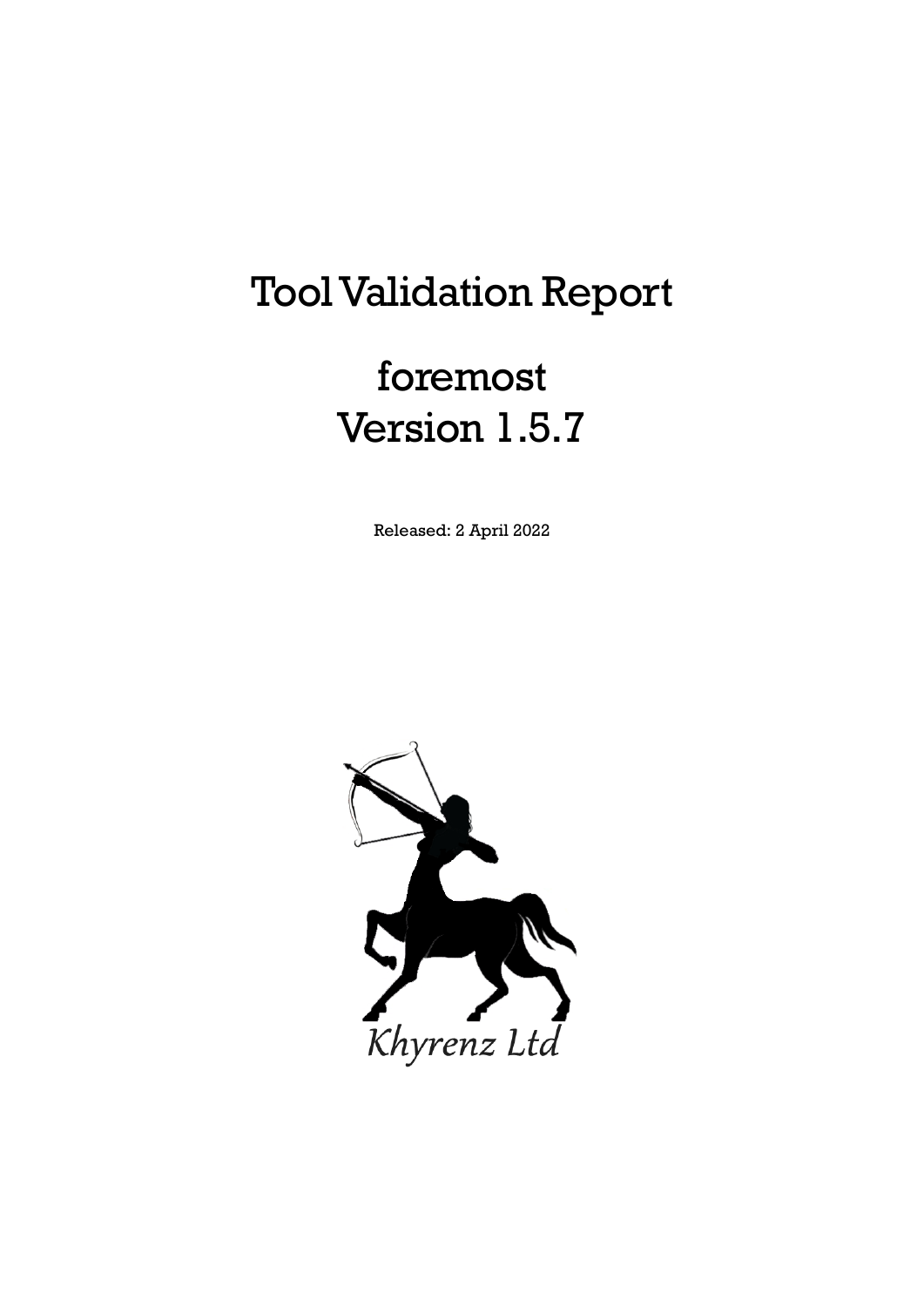## Contents

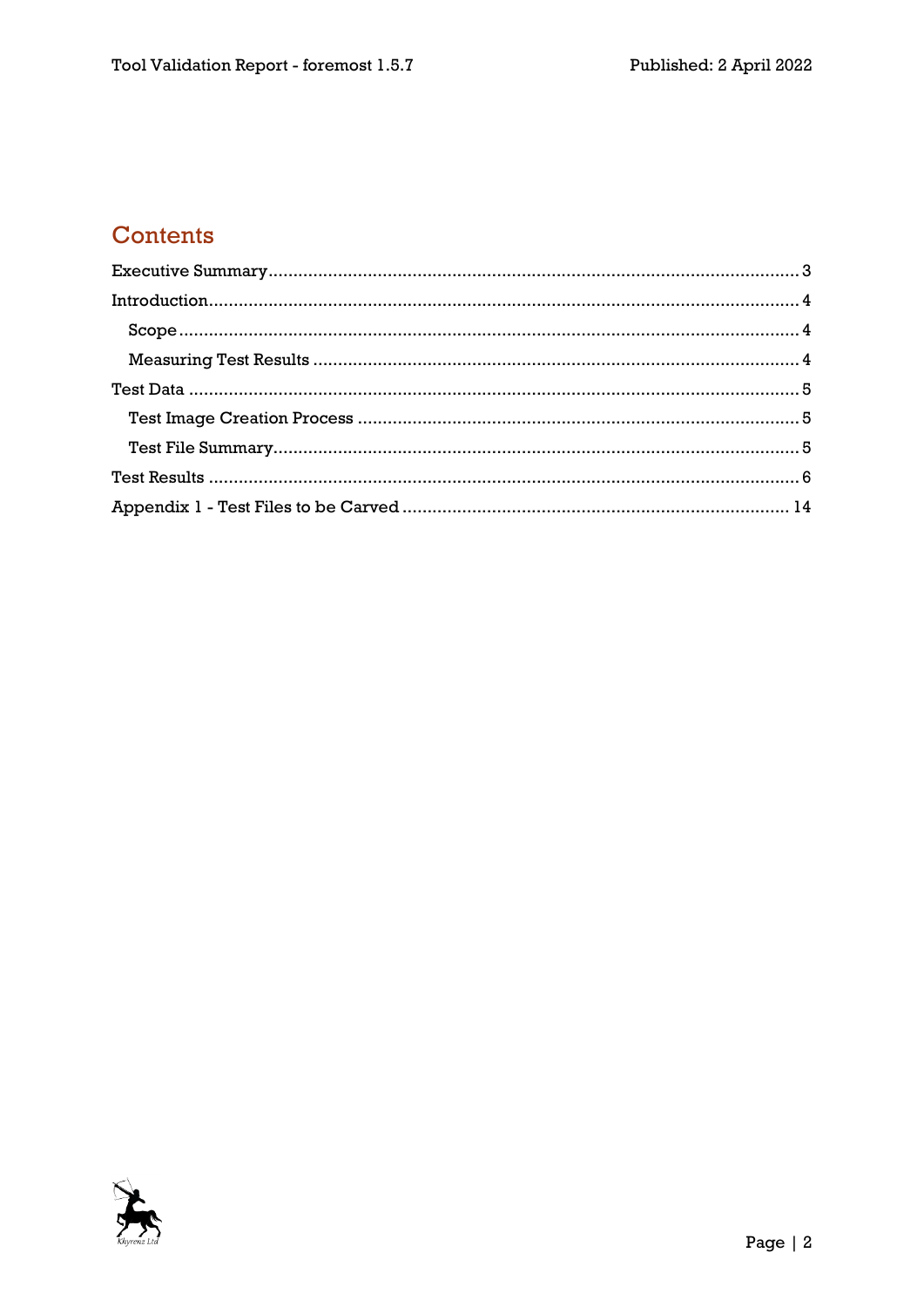### <span id="page-2-0"></span>Executive Summary

The file carving tool foremost, version 1.5.7, was run against the test image Khyrenz-FileCarvingImage-USB-logical-2GB-formatted.dd<sup>[1]</sup> using the following command:

foremost –i SanDisk-USB-logical-2GB-formatted.001 –o foremost-out

Hashes were subsequently generated using the command:

shaldeep foremost-out/ $*\times$  > foremost md5.txt

The below table is a summary of the test files that foremost carved from this image.

| <b>File Type</b> | <b>Number</b><br>of Test<br><b>Files</b> | <b>Exact</b><br>match | <b>Usable</b><br>match  | Not found      | <b>False</b><br>positive | Invalid<br>file |
|------------------|------------------------------------------|-----------------------|-------------------------|----------------|--------------------------|-----------------|
| 7z               | 5                                        |                       |                         | 5              |                          |                 |
| <b>AVI</b>       | 5                                        |                       | 5                       |                |                          |                 |
| <b>BMP</b>       | $6\phantom{1}6$                          | 3                     | $\mathbf{1}$            | $\overline{a}$ |                          |                 |
| <b>DOC</b>       | $\bf{4}$                                 |                       | $\overline{\mathbf{2}}$ | $\overline{2}$ |                          | $\overline{2}$  |
| <b>DOCX</b>      | $\overline{\mathbf{4}}$                  | $\overline{4}$        |                         |                |                          |                 |
| <b>GIF</b>       | 5                                        |                       |                         | 5              |                          | 8               |
| <b>JPEG</b>      | $\overline{\mathcal{I}}$                 | 3                     |                         | $\overline{4}$ | 31                       | l               |
| <b>MOV</b>       | 5                                        |                       |                         | 5              |                          | ı               |
| MP3              | 5                                        |                       |                         | 5              |                          |                 |
| MP4              | 6                                        |                       |                         | 6              |                          |                 |
| PDF              | $6\phantom{1}$                           | $\overline{4}$        | $\overline{a}$          |                |                          |                 |
| PNG              | $6\phantom{a}$                           | 5                     | ı                       |                | 48                       | 794             |
| <b>PPT</b>       | 3                                        |                       | $\overline{a}$          | $\bf{l}$       |                          |                 |
| <b>PPTX</b>      | 3                                        | 3                     |                         |                |                          |                 |
| <b>TIFF</b>      | 5                                        |                       |                         | 5              |                          |                 |
| WAV              | 6                                        |                       | 6                       |                |                          |                 |
| <b>WMV</b>       | 5                                        | 5                     |                         |                |                          |                 |
| <b>XLS</b>       | 3                                        |                       | 3                       |                |                          |                 |
| <b>XLSX</b>      | 3                                        | 3                     |                         |                |                          |                 |
| ZIP              | 5                                        | 5                     |                         |                |                          | 189             |
| <b>Total</b>     | 97                                       | 35                    | 22                      | 40             | 79                       | 995             |
| Percentage       |                                          | 36.08%                | 22.68%                  | 41.24%         |                          |                 |

As this table shows, 36.08% of the test files were recovered exactly; the SHA1 file hashes were a match to the original files. In total, 58.76% of the original files were recovered in a usable state and could be successfully viewed, with the remaining 41.24% of the original files not carved.

Forty of the original test files were not found within the image by foremost. These were a mixture of 7z, BMP, DOC, GIF, JPEG, MOV, MP3, MP4, PPT, and TIFF file formats. None of the original test 7z, GIF, MOV, MP3, MP4, or TIFF files were carved.

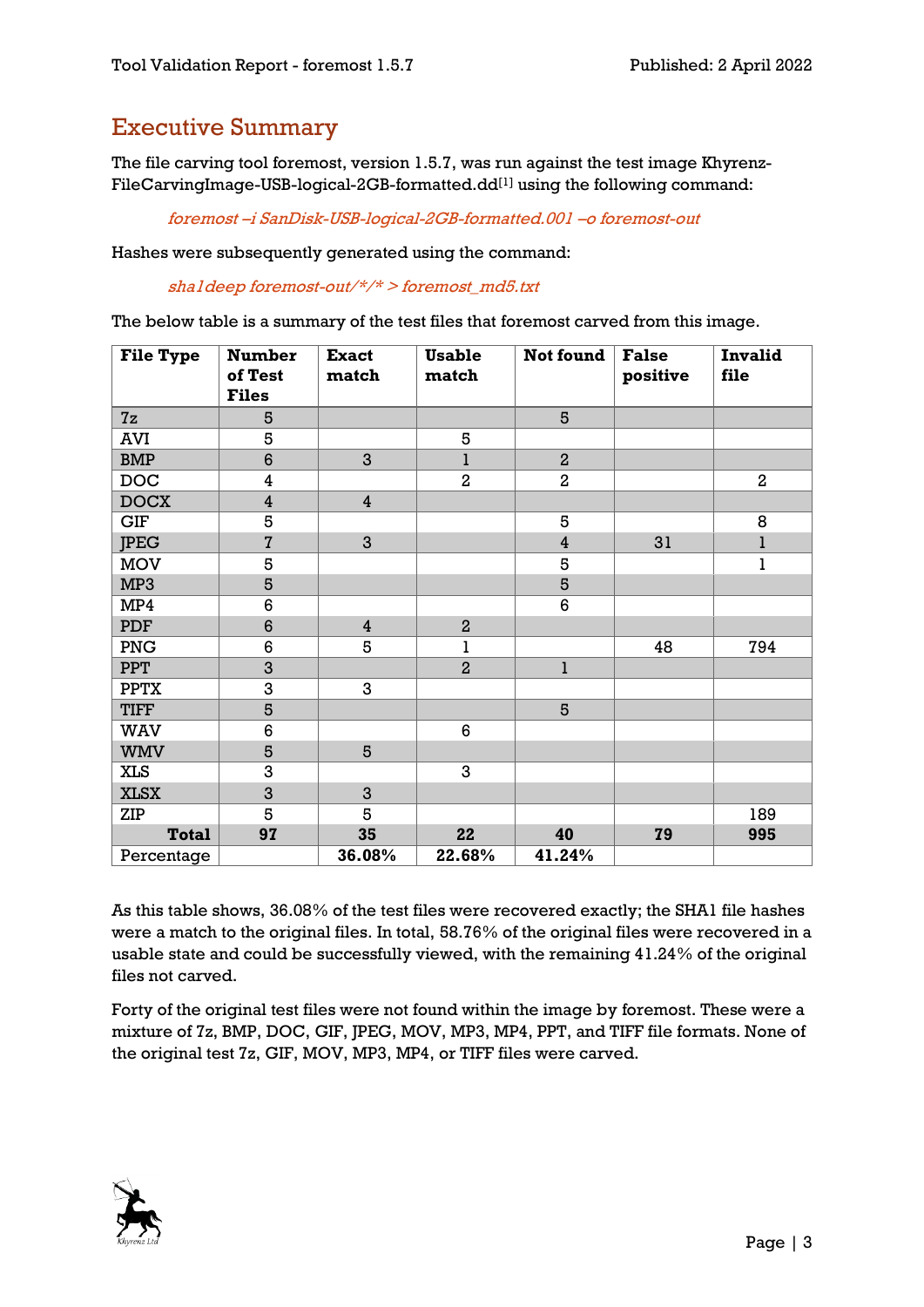## <span id="page-3-0"></span>**Introduction**

Khyrenz Ltd is a Digital Forensic consultancy based in the UK. We provide this report to document our tool validation process against foremost version 1.5.7.

#### <span id="page-3-1"></span>Scope

This report documents the results obtained by testing the file carving tool foremost, version 1.5.7, against the raw image file: Khyrenz-FileCarvingImage-USB-logical-2GBformatted.dd. This image file, as well as a full list of files contained within deleted space in this image, are provided at: https://www.khyrenz.com/resources/.

The foremost tool was run on a Windows 10 Professional 21H2 system using the command:

#### foremost –i SanDisk-USB-logical-2GB-formatted.001 –o foremost-out

Hashes were subsequently generated using the command:

shaldeep foremost-out/ $*\times$  > foremost md5.txt

#### <span id="page-3-2"></span>Measuring Test Results

How well the tool performs against expected results is categorized as follows:

- 1. Exact match: Number of carved files that match on SHA1 file hash to an original test file
- 2. Usable match: Number of carved files that can be successfully opened and viewed, and appear similar to an original test file, so can be reasonably determined to be a 'usable' version of an original
- 3. Not found: No carved files match the hash or appear similar to any original files
- 4. False positive: A carved file is a valid file and can be opened/viewed, but is not similar to an original file (for example, may be an embedded file within an original file)
- 5. Invalid file: A carved file that cannot be opened or viewed

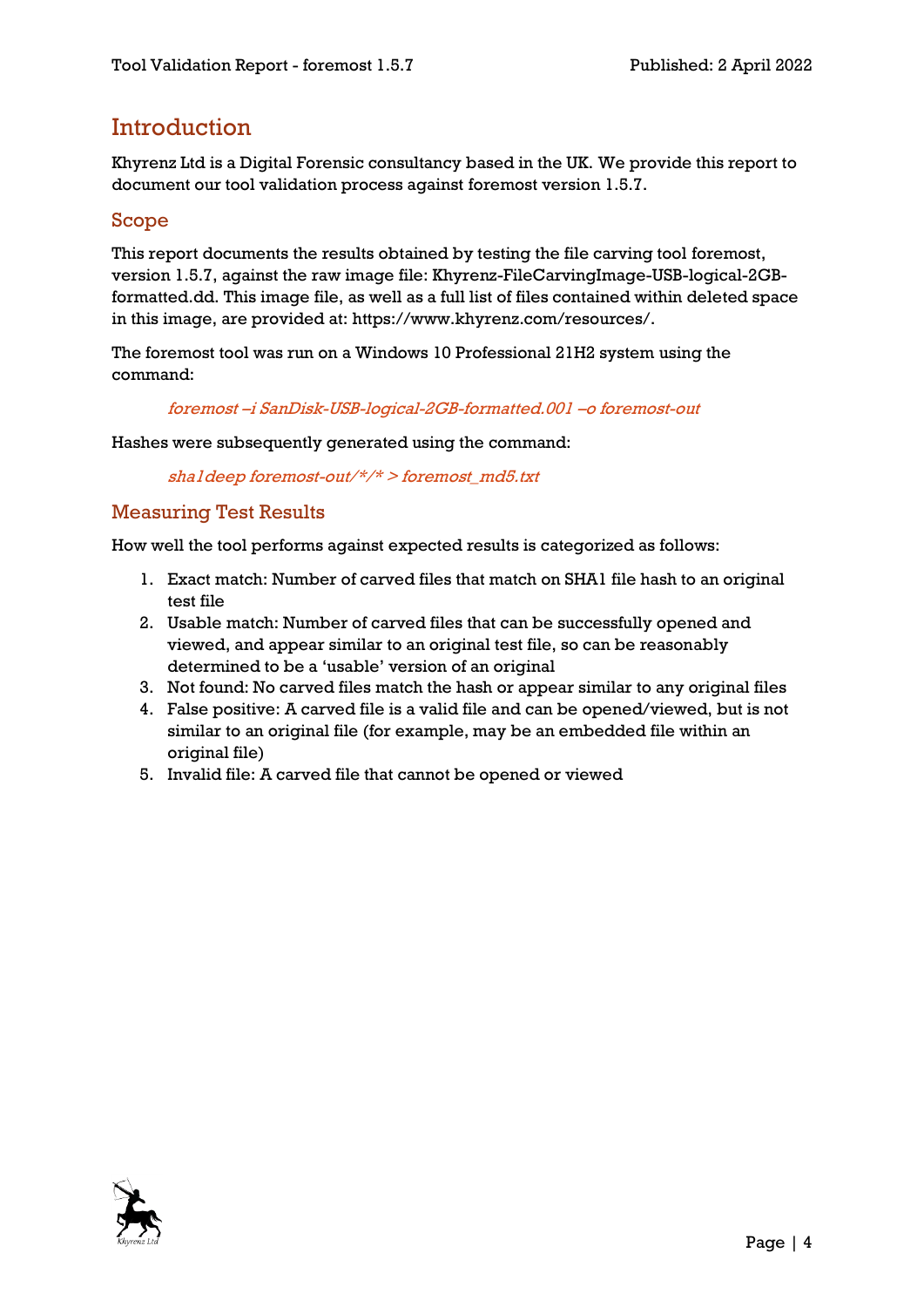## <span id="page-4-0"></span>Test Data

#### <span id="page-4-1"></span>Test Image Creation Process

A selection of test files of varying file formats was collected or generated, and then copied onto a USB device, which had been formatted to contain a 2GB FAT16 volume. This volume was subsequently re-formatted using the built-in Windows 'quick format' process, in order to remove filesystem metadata.

A raw logical image of the USB device volume was generated using FTK Imager 4.2.0.13[2] .

#### <span id="page-4-2"></span>Test File Summary

A summary of test files added to the USB before it was re-formatted is provided below. A more detailed list of individual files is provided in Appendix 1 - [Test Files to be Carved.](#page-13-0)

| <b>File Type</b>   | <b>Number of Test</b><br><b>Files</b> |
|--------------------|---------------------------------------|
| 7z                 | 5                                     |
| <b>AVI</b>         | 5                                     |
| <b>BMP</b>         | 6                                     |
| <b>DOC</b>         | 4                                     |
| <b>DOCX</b>        | 4                                     |
| <b>GIF</b>         | 5                                     |
| <b>JPEG</b>        | $\overline{7}$                        |
| <b>MOV</b>         | 5                                     |
| MP3                | 5                                     |
| MP4                | 6                                     |
| <b>PDF</b>         | 6                                     |
| PNG                | 6                                     |
| <b>PPT</b>         | 3                                     |
| <b>PPTX</b>        | 3                                     |
| <b>TIFF</b>        | 5                                     |
| <b>WAV</b>         | 6                                     |
| <b>WMV</b>         | 5                                     |
| <b>XLS</b>         | 3                                     |
| <b>XLSX</b>        | 3                                     |
| ZIP                | 5                                     |
| <b>Grand Total</b> | 97                                    |

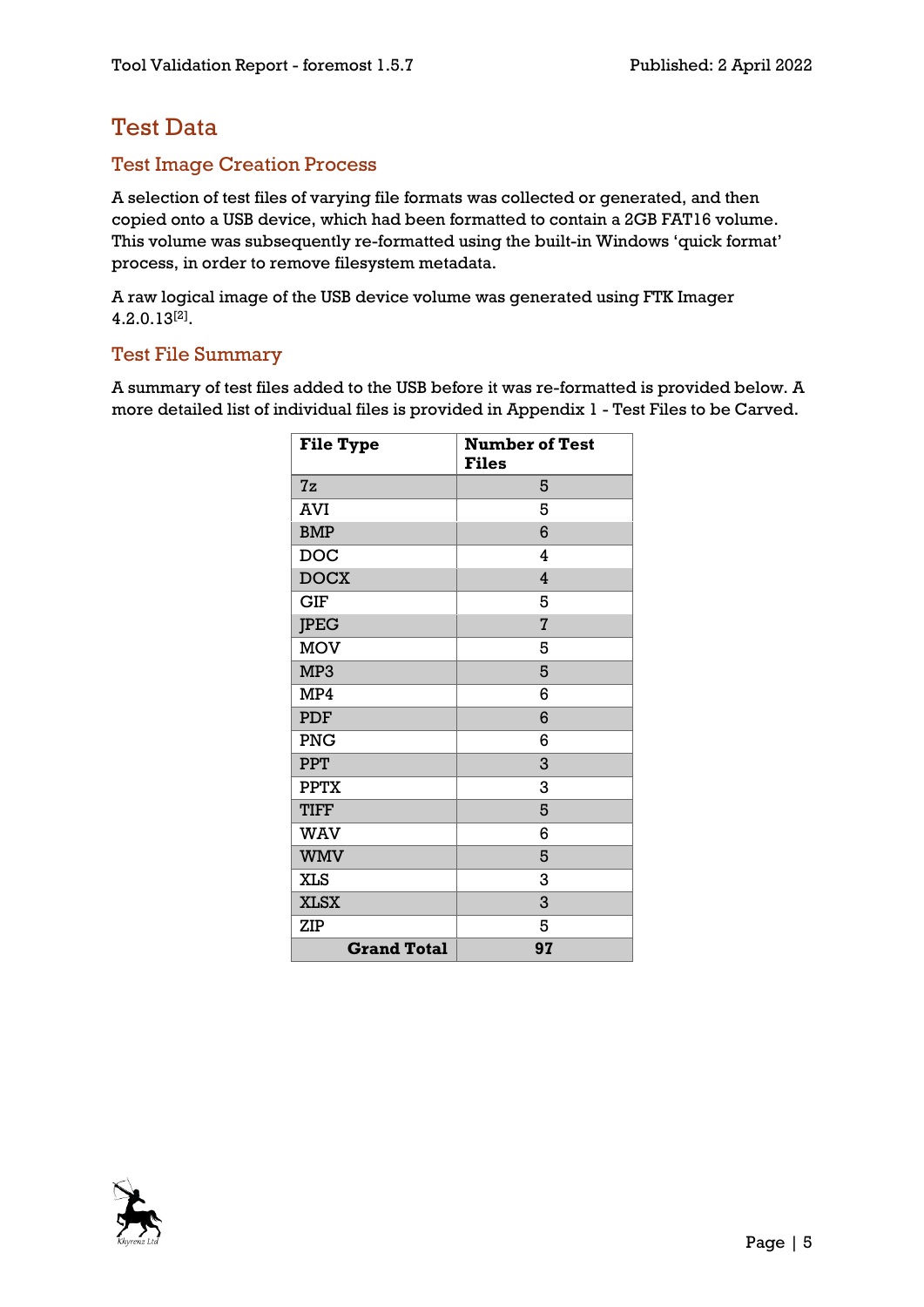## Test Results

The table below shows details regarding the files carved from the test image by foremost.

<span id="page-5-0"></span>

| Type       | <b>Filename</b>            | <b>SHA1</b>           | <b>Exact</b> | <b>Usable</b> | <b>Not found</b> | <b>False</b> | <b>Invalid file</b> |
|------------|----------------------------|-----------------------|--------------|---------------|------------------|--------------|---------------------|
|            |                            |                       | match        | match         |                  | positive     |                     |
| 7z         | $AVI-Zz$                   | fd4dlbe9e8ffec39701d3 |              |               | $\checkmark$     |              |                     |
|            |                            | 58898fed10437b0561b   |              |               |                  |              |                     |
| 7z         | BMP.7z                     | el3b931da505clc5led6  |              |               | $\checkmark$     |              |                     |
|            |                            | 653273de8d9d2df67dcc  |              |               |                  |              |                     |
| 7z         | DOC-XLS-PPT.7z             | edb13fe1559ba71696bb  |              |               | $\checkmark$     |              |                     |
|            |                            | 309840bfcf0022228799  |              |               |                  |              |                     |
| 7z         | CIF.7z                     | a70caf5187b383aa5364c |              |               | $\checkmark$     |              |                     |
|            |                            | fc97b5db8287fa3aa54   |              |               |                  |              |                     |
| 7z         | PEG.7z                     | 4cceb50966356b852883  |              |               | $\checkmark$     |              |                     |
|            |                            | b9925fcc9e58f410fa2a  |              |               |                  |              |                     |
| <b>AVI</b> | 1280.avi                   | 8351e1bd6f08fe3419907 |              | 01271304.av   |                  |              |                     |
|            |                            | 140edd6fcbf00acc46e   |              |               |                  |              |                     |
| <b>AVI</b> | <b>Bubble Turning Into</b> | 85bc9cafcacdd41f9b81a |              | 01293320.av   |                  |              |                     |
|            | Ice.avi                    | ce58bd33fba0c432c7d   |              |               |                  |              |                     |
| AVI        | file_example_AVI_1920_     | 573400d5d649e6ce8d9c  |              | 01311048.av   |                  |              |                     |
|            | 2_3MG.avi                  | 02723e70618a17cd631f  |              |               |                  |              |                     |
| <b>AVI</b> | file_example_AVI_480_7     | a188ed66e68f77729b8cf |              | 01315528.av   |                  |              |                     |
|            | 50kB.avi                   | ac92913427ab6b1677f   |              |               |                  |              |                     |
| <b>AVI</b> | sample-avi-file.avi        | 246eecb4053487a61914  |              | 01317000.av   |                  |              |                     |
|            |                            | 510389ec300bdaf7f3c6  |              |               |                  |              |                     |
| <b>BMP</b> | <b>GRN.BMP</b>             | b367e7e0d95e6f1bd769  | 00000648.b   |               |                  |              |                     |
|            |                            | f39bc0b5e2e7d4a6bb62  | mp           |               |                  |              |                     |
| <b>BMP</b> | <b>MARBLES.BMP</b>         | eec5e6afdd264d6ff867d |              |               | $\checkmark$     |              |                     |
|            |                            | 038aa274c4bc42619b4   |              |               |                  |              |                     |
| <b>BMP</b> | <b>RAY.BMP</b>             | e44237allee0d4blcb63  |              | 00009224.b    |                  |              |                     |
|            |                            | e1876dc4040b805e43b6  |              | mp            |                  |              |                     |

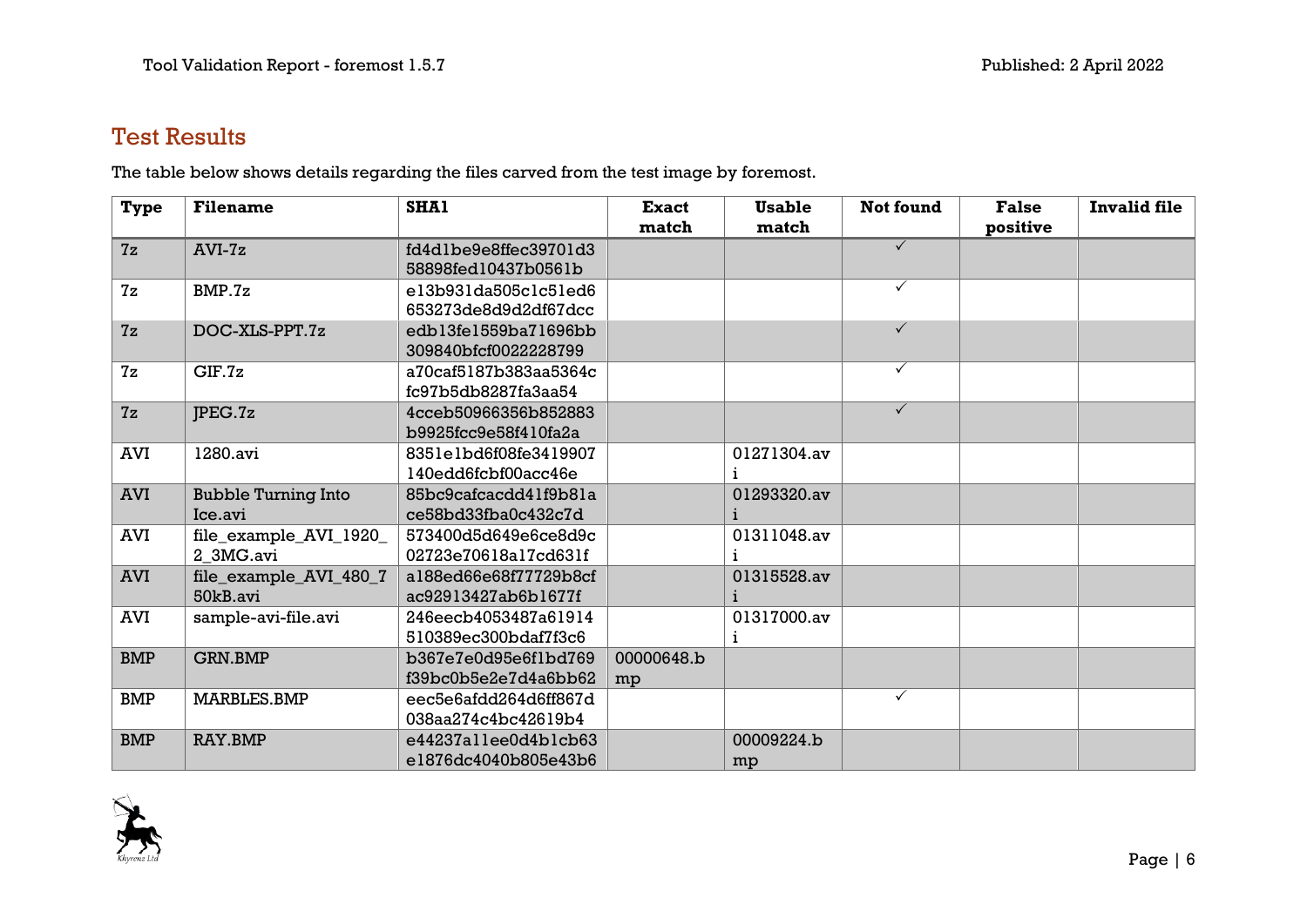| <b>Type</b> | <b>Filename</b>        | <b>SHA1</b>            | <b>Exact</b> | <b>Usable</b> | Not found    | <b>False</b> | <b>Invalid file</b> |
|-------------|------------------------|------------------------|--------------|---------------|--------------|--------------|---------------------|
|             |                        |                        | match        | match         |              | positive     |                     |
| <b>BMP</b>  | sample_5184×3456.bmp   | bf6c6aa681f20aldd56lb  |              |               | $\checkmark$ |              |                     |
|             |                        | ad7945d441d771b418a    |              |               |              |              |                     |
| <b>BMP</b>  | Small Sample BMP       | leb09379dfb4bc35511a   | 00117064.b   |               |              |              |                     |
|             | <b>Image File</b>      | a5a1db83e652c5c64604   | mp           |               |              |              |                     |
|             | Download.bmp           |                        |              |               |              |              |                     |
| <b>BMP</b>  | Yellow_star.bmp        | 4f2e9da3e1a467fe0182d  | 00119048.b   |               |              |              |                     |
|             |                        | 05d7accdd28ee7f76fb    | mp           |               |              |              |                     |
| <b>DOC</b>  | file-sample_1MB.doc    | 8f3498bfbe75fb34e809f  |              | 00120264.ol   |              |              |                     |
|             |                        | c7ced3f4cc6f4acc92c    |              | e             |              |              |                     |
| <b>DOC</b>  | SampleDOCFile_200kb.   | 0fle886f7399fe033c3190 |              |               | $\checkmark$ |              |                     |
|             | doc                    | bcda7927550c22da8e     |              |               |              |              |                     |
| <b>DOC</b>  | SampleDOCFile_5000kb   | e9e798cac0a97648c95c   |              |               | $\checkmark$ |              |                     |
|             | .doc                   | 21cfa9545659d6d0c2a3   |              |               |              |              |                     |
| <b>DOC</b>  | <b>USB</b> connection  | 4665ec3e161f882f1430f8 |              | 00147720.ol   |              |              |                     |
|             | artifacts.doc          | 62d7a14e6b12ddf6ec     |              | e             |              |              |                     |
| <b>DOC</b>  |                        |                        |              |               |              |              | $\overline{a}$      |
| <b>DOCX</b> | 15-MB-docx-file-       | 00da85c39ff564d6fc34b  | 00147976.do  |               |              |              |                     |
|             | download.docx          | 0449323a2ef253de8fc    | <b>CX</b>    |               |              |              |                     |
| <b>DOCX</b> | file-sample_500kB.docx | 9a0881226460bf5d0eal   | 00216328.zi  |               |              |              |                     |
|             |                        | 7b29a843c0320b9ddlle   | p            |               |              |              |                     |
| <b>DOCX</b> | sample-docx-file-for-  | 37537e74599278cd26c2   | 00232648.do  |               |              |              |                     |
|             | testing.docx           | a29237cefe067e237f8d   | <b>CX</b>    |               |              |              |                     |
| <b>DOCX</b> | <b>Using WSL.docx</b>  | 3661e7dd597f5931a494   | 00240392.do  |               |              |              |                     |
|             |                        | 335a643513f0198efb6f   | <b>CX</b>    |               |              |              |                     |
| <b>GIF</b>  | giphy (1).gif          | a6768bff9c6d5c9cbc37c  |              |               | $\checkmark$ |              | $\checkmark$        |
|             |                        | e55bf432109f321fab9    |              |               |              |              |                     |
| <b>GIF</b>  | giphy (2).gif          | d0012d8bf6f633972049e  |              |               | $\checkmark$ |              | $\checkmark$        |
|             |                        | 917ede588880d416b95    |              |               |              |              |                     |
| <b>GIF</b>  | giphy.gif              | 799521e3a568a270b625   |              |               | $\checkmark$ |              | ✓                   |
|             |                        | 9fa7c1565d7adec96c18   |              |               |              |              |                     |

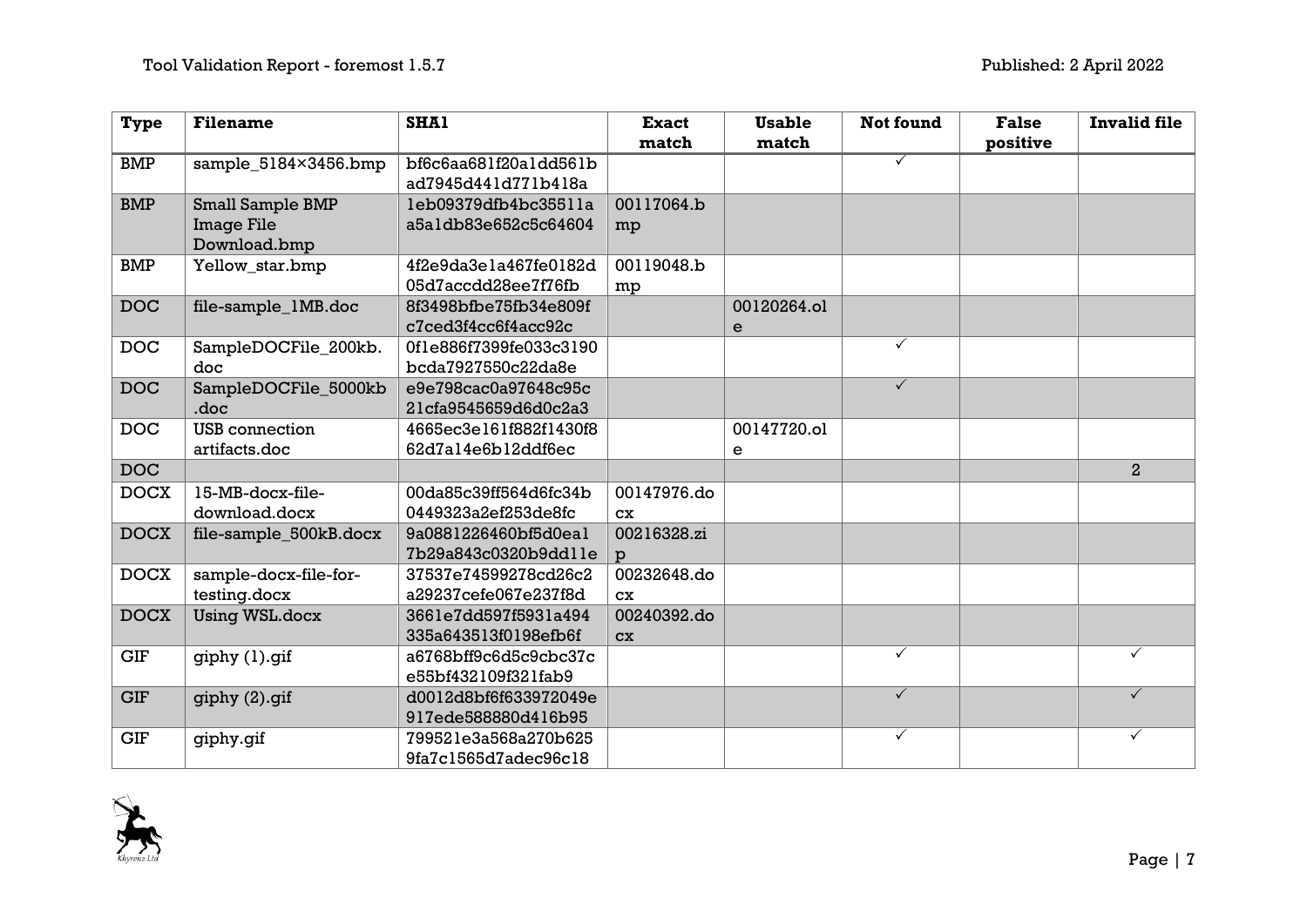| <b>Type</b>             | <b>Filename</b>        | <b>SHA1</b>            | <b>Exact</b> | <b>Usable</b> | Not found    | <b>False</b> | <b>Invalid file</b> |
|-------------------------|------------------------|------------------------|--------------|---------------|--------------|--------------|---------------------|
|                         |                        |                        | match        | match         |              | positive     |                     |
| $\overline{\text{GIF}}$ | How+do+i+computer+i    | fd2911bff16a8522b7f07a |              |               | $\checkmark$ |              |                     |
|                         | +decided+to+try+my+h   | 0ecalaeb08292blb4f     |              |               |              |              |                     |
|                         | ands_81418e_4707807.gi |                        |              |               |              |              |                     |
|                         |                        |                        |              |               |              |              |                     |
| <b>GIF</b>              | undefined - Imgur.gif  | 2c3f083d36904cc56f8c4  |              |               | $\checkmark$ |              |                     |
|                         |                        | 6cffb64108943d8d45a    |              |               |              |              |                     |
| <b>GIF</b>              |                        |                        |              |               |              |              | $\mathbf{3}$        |
| <b>JPEG</b>             | file_example_JPG_500kB | 25472d494500707b4510   | 00262152.jp  |               |              |              |                     |
|                         | .jpg                   | 868df469352dc7cd1845   | g            |               |              |              |                     |
| <b>JPEG</b>             | IMG_2375.JPG           | 967cac602f8e0leaf614b  |              |               | $\checkmark$ |              |                     |
|                         |                        | ee93b8b0c850f22936d    |              |               |              |              |                     |
| <b>IPEG</b>             | IMG_3385_cropped.jpg   | 5fb543b4c8037b48c48fa  |              |               | $\checkmark$ |              |                     |
|                         |                        | df8a39f408046c6f7ee    |              |               |              |              |                     |
| <b>IPEG</b>             | IMG_3973.JPG           | e5f6d316d896db29eabb   |              |               | $\checkmark$ |              |                     |
|                         |                        | 073db8022eb2edc7d2fe   |              |               |              |              |                     |
| <b>JPEG</b>             | IMG_3977.JPG           | df58316a3b334379b88d   |              |               | $\checkmark$ |              |                     |
|                         |                        | bc41b1313a952810bd45   |              |               |              |              |                     |
| <b>IPEG</b>             | istockphoto-           | lfebe282f23elal5acl00  | 00282632.jp  |               |              |              |                     |
|                         | 1304263738-170667a.jpg | 358eb2b700212eee44b    | g            |               |              |              |                     |
| <b>JPEG</b>             | photo-1533450718592-   | f096a046c3692ab714c28  | 00283080.jp  |               |              |              |                     |
|                         | 29d45635f0a9.jfif      | b267f94f4efe9a7c22b    | g            |               |              |              |                     |
| <b>IPEG</b>             |                        |                        |              |               |              | 31           | $\mathbf{1}$        |
| <b>MOV</b>              | 720.mov                | ac16247bc6746661d19e   |              |               | $\checkmark$ |              |                     |
|                         |                        | b5832b5b3eed397d97a    |              |               |              |              |                     |
|                         |                        | 0                      |              |               |              |              |                     |
| <b>MOV</b>              | <b>Cloud Formation</b> | a5c0fbd44b6352161e5b   |              |               | $\checkmark$ |              |                     |
|                         | Video.mov              | 6f2aa26f00d5888a3951   |              |               |              |              |                     |
| <b>MOV</b>              | file_example_MOV_480_  | 682963a12b9b0742651e   |              |               | $\checkmark$ |              |                     |
|                         | 700kB.mov              | 486a5f697fa949f9daf2   |              |               |              |              |                     |

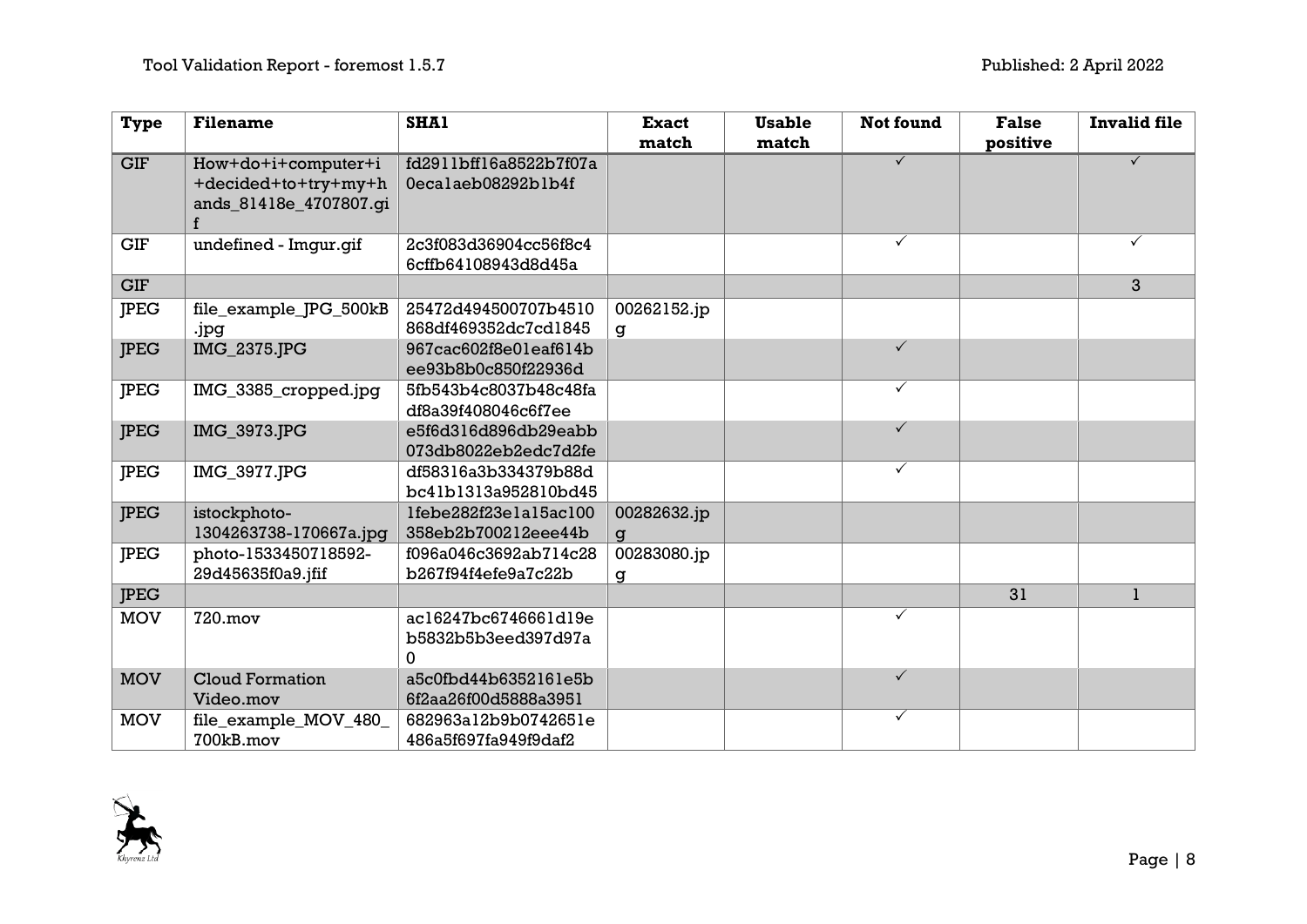| Type       | <b>Filename</b>        | <b>SHA1</b>            | <b>Exact</b><br>match | <b>Usable</b><br>match | Not found               | <b>False</b><br>positive | <b>Invalid file</b> |
|------------|------------------------|------------------------|-----------------------|------------------------|-------------------------|--------------------------|---------------------|
| <b>MOV</b> | sample_960x400_ocean_  | faa748ae6d2a31e21e4d   |                       |                        | $\checkmark$            |                          |                     |
|            | with audio.mov         | 65a0bd17e425affed954   |                       |                        |                         |                          |                     |
| <b>MOV</b> | sample-mov-file.mov    | 126fc405911d33832f88d  |                       |                        | $\checkmark$            |                          |                     |
|            |                        | 5dd2fc3942e9a71e896    |                       |                        |                         |                          |                     |
| <b>MOV</b> |                        |                        |                       |                        |                         |                          | $\mathbf{1}$        |
| MP3        | file_example_MP3_700K  | dae94d2ae419b398c977   |                       |                        | $\checkmark$            |                          |                     |
|            | B.mp3                  | f27f4190680715ae10c3   |                       |                        |                         |                          |                     |
| MP3        | Kalimba.mp3            | ba795c011958b7c8c628   |                       |                        | $\checkmark$            |                          |                     |
|            |                        | abba468bd762beda403    |                       |                        |                         |                          |                     |
|            |                        | e                      |                       |                        |                         |                          |                     |
| MP3        | sample3.mp3            | 787cc2c7ef51d56d9118   |                       |                        | $\checkmark$            |                          |                     |
|            |                        | d723229d8fdafdbefad5   |                       |                        |                         |                          |                     |
| MP3        | sample4.mp3            | e3f539fd64c27bcb8f6fc6 |                       |                        | $\overline{\checkmark}$ |                          |                     |
|            |                        | 8486761b6b1d16549a     |                       |                        |                         |                          |                     |
| MP3        | Symphony No.6 (1st     | 9663ba6cald35c2ac59e   |                       |                        | $\checkmark$            |                          |                     |
|            | movement).mp3          | 94d51775ce775e518dac   |                       |                        |                         |                          |                     |
| MP4        | file_example_MP4_1920  | a8ddbbcacc224b427f5b   |                       |                        | $\checkmark$            |                          |                     |
|            | 18MG.mp4               | 7cal4bdf4lb692291730   |                       |                        |                         |                          |                     |
| MP4        | qiphy360p(1).mp4       | 7a65df084f0400e89fac78 |                       |                        | $\checkmark$            |                          |                     |
|            |                        | f247a76fc4b45d851c     |                       |                        |                         |                          |                     |
| MP4        | giphy360p.mp4          | c578124221db590a00bb   |                       |                        | $\checkmark$            |                          |                     |
|            |                        | 507202e2dbdb765dccc    |                       |                        |                         |                          |                     |
|            |                        | $\overline{a}$         |                       |                        |                         |                          |                     |
| MP4        | sample_1280x720_surfin | 406ecad499e84370fa8bf  |                       |                        | $\checkmark$            |                          |                     |
|            | g_with_audio.mp4       | d3db88aa548eeddc3el    |                       |                        |                         |                          |                     |
| MP4        | sample_960x540.mp4     | lae8b2fcce5b37d8a0d6   |                       |                        | $\checkmark$            |                          |                     |
|            |                        | afe21a0ed9757cf78cbc   |                       |                        |                         |                          |                     |
| MP4        | sample-mp4-file.mp4    | bfe8feaec39f112dfcc53b |                       |                        | $\checkmark$            |                          |                     |
|            |                        | bc98alc17309e0f941     |                       |                        |                         |                          |                     |
| <b>PDF</b> | file-                  | cec8ad914ble9db83626   | 00636360.pd           |                        |                         |                          |                     |
|            | example_PDF_1MB.pdf    | b98e8d98512616975fdf   | f                     |                        |                         |                          |                     |

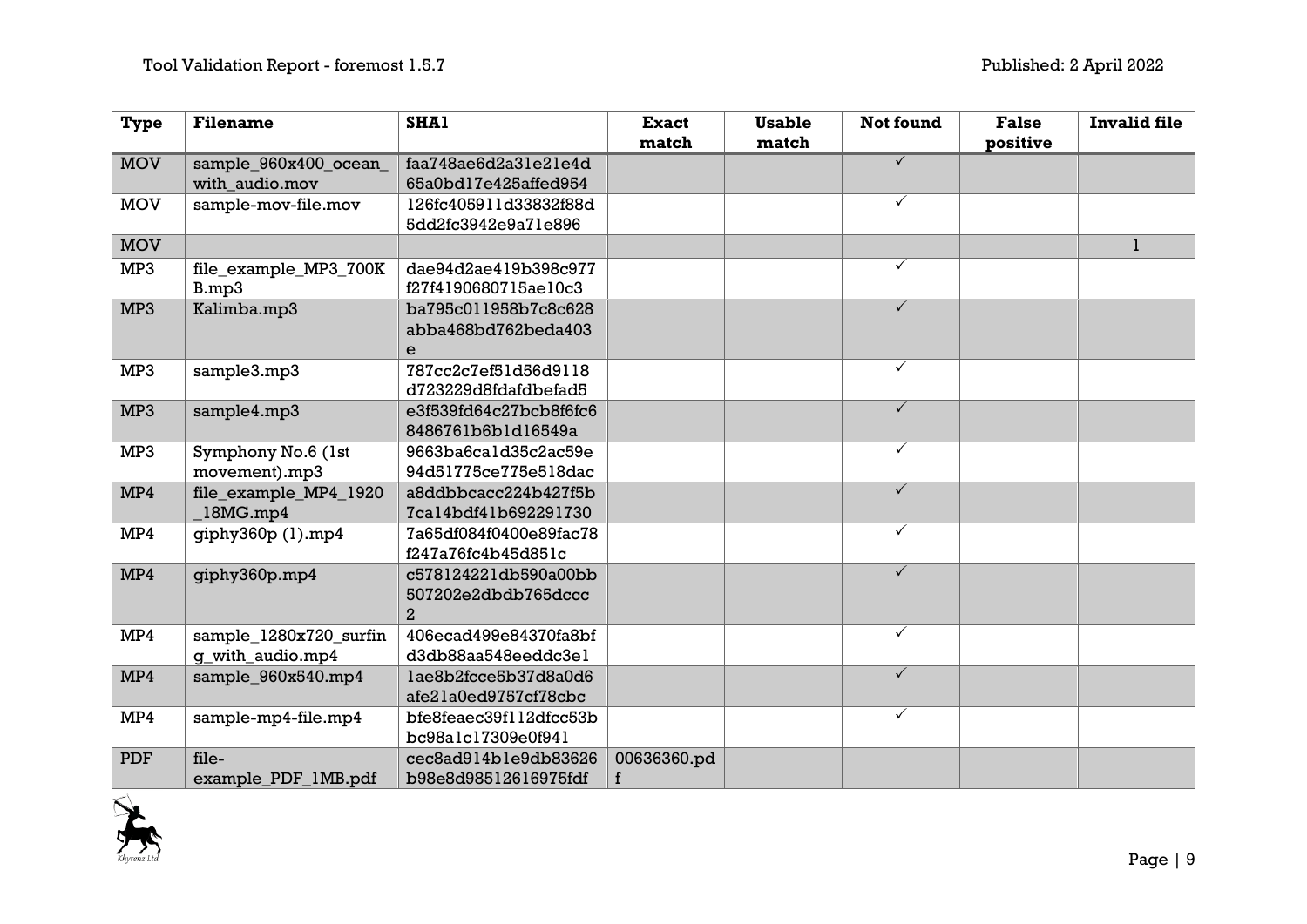| <b>Type</b> | <b>Filename</b>         | <b>SHA1</b>            | <b>Exact</b> | <b>Usable</b> | Not found | <b>False</b> | <b>Invalid file</b> |
|-------------|-------------------------|------------------------|--------------|---------------|-----------|--------------|---------------------|
|             |                         |                        | match        | match         |           | positive     |                     |
| <b>PDF</b>  | file-sample_150kB.pdf   | 6703901978dcb3dbf2d9   | 00638408.pd  |               |           |              |                     |
|             |                         | 915e1d3e066cfe712b0a   | f            |               |           |              |                     |
| <b>PDF</b>  | pdf.pdf                 | c1f95108a34228535a926  | 00638728.pd  |               |           |              |                     |
|             |                         | 2085e784d7c3e27fc68    | f            |               |           |              |                     |
| PDF         | PinePhone_Data_Locatio  | 074e4fec07c65977f9e02  |              | 00639624.pd   |           |              |                     |
|             | ns_Cheatsheet_khedley.  | 81bae45377ebe800bd3    |              | f             |           |              |                     |
|             | pdf                     |                        |              |               |           |              |                     |
| <b>PDF</b>  | PinePhone Poster khedl  | a403c9c57dff103b1893d  | 00640072.pd  |               |           |              |                     |
|             | ey.pdf                  | 27f1efe05bcaf9fbd9b    | f            |               |           |              |                     |
| PDF         | sample.pdf              | bfd009f500c057195ffde6 |              | 00642376.pd   |           |              |                     |
|             |                         | 6fae64f92fa5f59b72     |              | f             |           |              |                     |
| <b>PNG</b>  | 2cd43b_16d40260a2274    | 32b7bf753e866e0d7b41   | 00642504.pn  |               |           |              |                     |
|             | e6fb87d101c321eac17     | 419af529ab3clebe3aa3   | g            |               |           |              |                     |
|             | mv2.png                 |                        |              |               |           |              |                     |
| <b>PNG</b>  | 2cd43b daa95a985dde4    | 045d49e8c7f4184ef19a6  | 00644104.pn  |               |           |              |                     |
|             | 2a3af5a63b597f45ac9_m   | 9122f58aaa431f44e6a    | g            |               |           |              |                     |
|             | v2.pnq                  |                        |              |               |           |              |                     |
| <b>PNG</b>  | pngwing.com (1).png     | cc5bf259f661d72b5ca78  |              | 00650312.pn   |           |              |                     |
|             |                         | b9e6f58efb3eeafee28    |              | q             |           |              |                     |
| <b>PNG</b>  | pngwing.com.png         | 8317e78a842bc9fdbbf3   | 00650312.pn  |               |           |              |                     |
|             |                         | c83e66326693a489fe3d   | g            |               |           |              |                     |
| <b>PNG</b>  | transparent-maple-leaf- | db0e388e61bf72e5742f   | 00651464.pn  |               |           |              |                     |
|             | 5f8ec1dd91fa41.5756612  | edb5389e6ecf90f07372   | g            |               |           |              |                     |
|             | 016031912615979.png     |                        |              |               |           |              |                     |
| PNG         | transparent-owl-icon-   | 29b523ab7c3dd585430e   | 00657608.pn  |               |           |              |                     |
|             | autumn-icon-            | 13f383293bcb84d7749d   | g            |               |           |              |                     |
|             | 60b5ed32573f44.587603   |                        |              |               |           |              |                     |
|             | 0416225354743574.png    |                        |              |               |           |              |                     |
| <b>PNG</b>  |                         |                        |              |               |           | 48           | 794                 |
| <b>PPT</b>  | file_example_PPT_1MB.   | 3d30846c0c62832fd05d   |              | 00122312.ol   |           |              |                     |
|             | ppt                     | lc424fb650cf4da6ae23   |              | e             |           |              |                     |

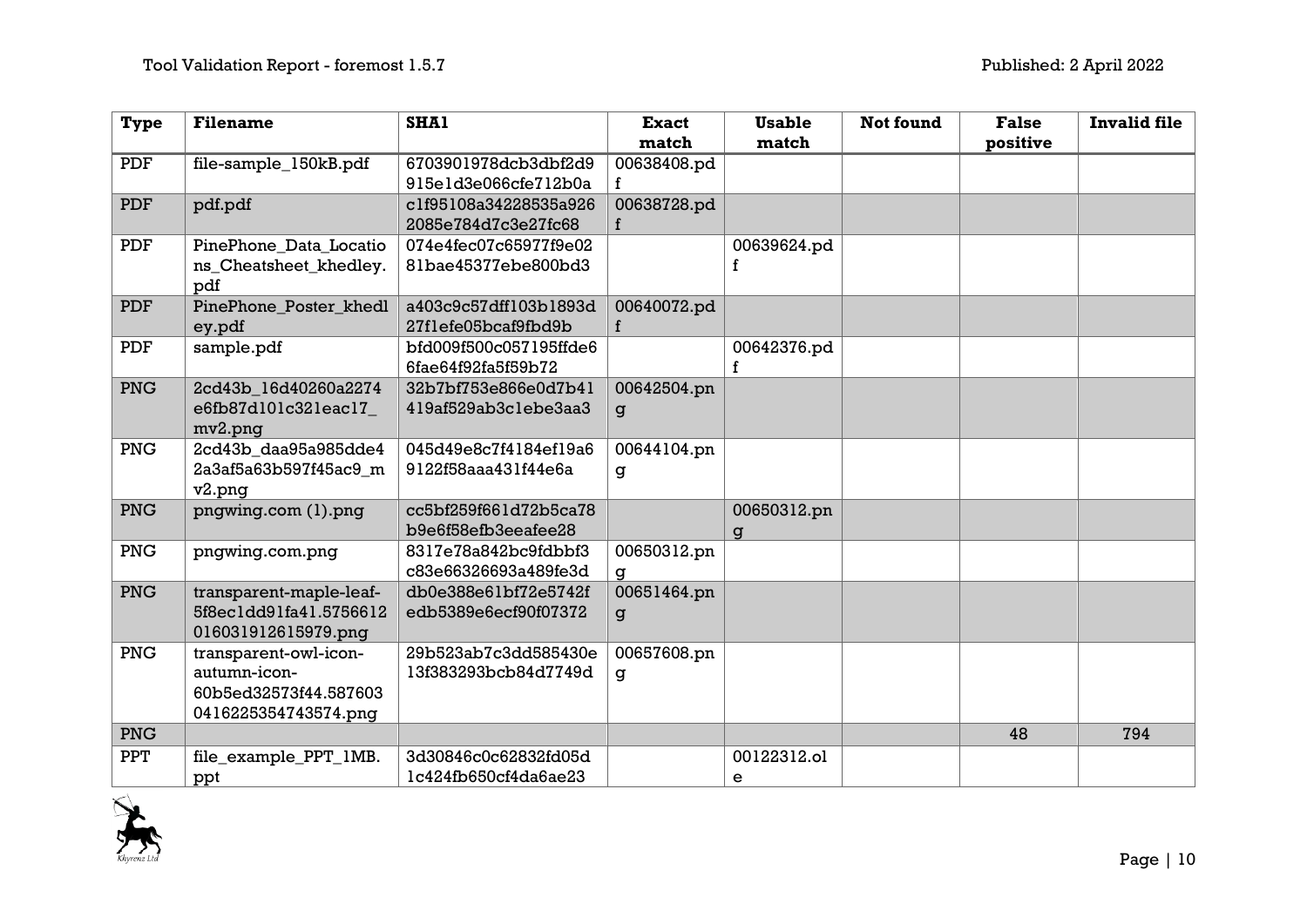| <b>Type</b> | <b>Filename</b>           | <b>SHA1</b>           | <b>Exact</b> | <b>Usable</b> | <b>Not found</b> | <b>False</b> | <b>Invalid file</b> |
|-------------|---------------------------|-----------------------|--------------|---------------|------------------|--------------|---------------------|
|             |                           |                       | match        | match         |                  | positive     |                     |
| <b>PPT</b>  | file_example_PPT_250kB    | cb8ea4114148bc57e731  |              | 00124360.ol   |                  |              |                     |
|             | .ppt                      | 7b3d0aa72ebe53dbe38   |              | e             |                  |              |                     |
|             |                           | 6                     |              |               |                  |              |                     |
| <b>PPT</b>  | PinePhone Forensics.ppt   | 74485b034cllb8c57d7c  |              |               | $\checkmark$     |              |                     |
|             |                           | 3a372e97a34adf02aa44  |              |               |                  |              |                     |
| <b>PPTX</b> | 160930-artificial-        | 4203a60c4b88f7aad967  | 00213832.pp  |               |                  |              |                     |
|             | intelligence-template-    | 20be8d5171e2afacf10e  | tx           |               |                  |              |                     |
|             | $16x9.$ pptx              |                       |              |               |                  |              |                     |
| <b>PPTX</b> | pptxl.pptx                | c666363ec2d45b7alc91  | 00217608.pp  |               |                  |              |                     |
|             |                           | 1427f7690c1bb6313c2a  | tx           |               |                  |              |                     |
| <b>PPTX</b> | pptx2.pptx                | c3f3e076c62eee7bf82ed | 00220872.pp  |               |                  |              |                     |
|             |                           | 32325faa0d5f79f1596   | tx           |               |                  |              |                     |
| <b>TIFF</b> | CCITT_1.TIF               | a2leef750984d9laaddb  |              |               | $\checkmark$     |              |                     |
|             |                           | a931361bbebe44a23568  |              |               |                  |              |                     |
| <b>TIFF</b> | file_example_TIFF_10M     | 837ae56fd74b69427b7b  |              |               | $\checkmark$     |              |                     |
|             | <b>B.tiff</b>             | 9511f1065616ffbc3b9e  |              |               |                  |              |                     |
| <b>TIFF</b> | FLAG T24.TIF              | 4c06fdc1b38c4283835b  |              |               | $\checkmark$     |              |                     |
|             |                           | 8f89687390042f84a92b  |              |               |                  |              |                     |
| <b>TIFF</b> | Sample-Tiff-File-         | 3c560462efd9f4182b0da |              |               | $\checkmark$     |              |                     |
|             | download-for-Testing.tiff | 5c3192258384390424c   |              |               |                  |              |                     |
| <b>TIFF</b> | Tiff-Image-File-          | dd85696006a32f8f7fa25 |              |               | $\checkmark$     |              |                     |
|             | Download.tiff             | 755f8cef99c8150196f   |              |               |                  |              |                     |
| <b>WAV</b>  | BabyElephantWalk60.w      | b816c31a23ae448bb089  |              | 00713928.w    |                  |              |                     |
|             | av                        | 0f5221f256a90d0e9745  |              | av            |                  |              |                     |
| <b>WAV</b>  | bird_caw2.wav             | 49f1e127edbcef4adf8ad |              | 00719112.w    |                  |              |                     |
|             |                           | 89a297a8adca5735b63   |              | av            |                  |              |                     |
| <b>WAV</b>  | crickets.wav              | fb7ece704403a47692b6  |              | 00719240.w    |                  |              |                     |
|             |                           | c2625324d2b11764ed6d  |              | av            |                  |              |                     |
| <b>WAV</b>  | Fanfare60.wav             | 762d3a658519190f4b5f1 |              | 00719688.w    |                  |              |                     |
|             |                           | 374964f959d419cf875   |              | av            |                  |              |                     |

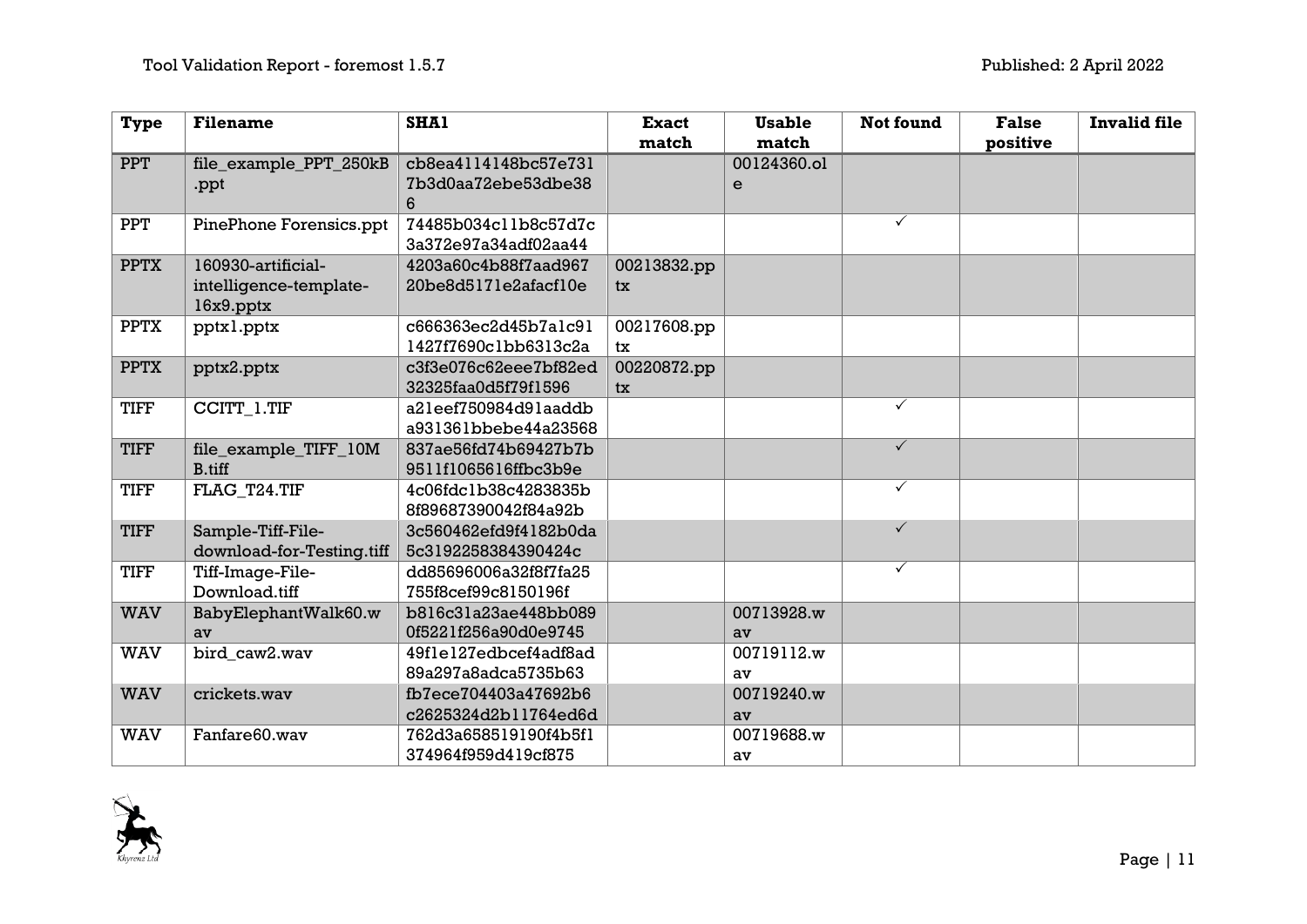| <b>Type</b> | <b>Filename</b>         | <b>SHA1</b>            | <b>Exact</b> | <b>Usable</b> | Not found | <b>False</b> | <b>Invalid file</b> |
|-------------|-------------------------|------------------------|--------------|---------------|-----------|--------------|---------------------|
|             |                         |                        | match        | match         |           | positive     |                     |
| <b>WAV</b>  | file_example_WAV_5M     | 40955508715da2d5bd78   |              | 00724872.w    |           |              |                     |
|             | G.wav                   | 546fc8ed9edcca07100e   |              | av            |           |              |                     |
| <b>WAV</b>  | taunt.way               | 2988a818ebd6a373ca37   |              | 00735112.w    |           |              |                     |
|             |                         | ecd0a0bf9123880c5758   |              | av            |           |              |                     |
| <b>WMV</b>  | 1280.wmv                | 814a49657d5e01a0f1716  | 00735368.w   |               |           |              |                     |
|             |                         | 34ddebc664c98a8a6ec    | my           |               |           |              |                     |
| <b>WMV</b>  | file_example_WMV_480    | lc4d2e7cce26714dcda8   | 00763080.w   |               |           |              |                     |
|             | 1 2MB.wmv               | 7cc52fbca695b377b389   | mv           |               |           |              |                     |
| <b>WMV</b>  | sample_3840x2160.wmv    | 6ee26e2c8d98aa6d3e62   | 00777096.w   |               |           |              |                     |
|             |                         | dc323ec48e03ba392a2b   | mv           |               |           |              |                     |
| <b>WMV</b>  | sample-wmv-file.wmv     | a59d51d161b52196aeb    |              |               |           |              |                     |
|             |                         | de4f9c1585c206a9b08a   | 00765384.w   |               |           |              |                     |
|             |                         | 3                      | mv           |               |           |              |                     |
| <b>WMV</b>  | Video2.WMV              | 66d457ecfcb8ee65c9f84  | 00842568.w   |               |           |              |                     |
|             |                         | lf77ae737ab9laaallc    | mv           |               |           |              |                     |
| <b>XLS</b>  | file example XLS 10.xls | e0cdb9c8a7da39f97877   |              | 00124872.ol   |           |              |                     |
|             |                         | 29345fd9bd617d02d539   |              | e             |           |              |                     |
| <b>XLS</b>  | file_example_XLS_5000.  | 3a0d4a8ecb77244d1580   |              | 00124936.ol   |           |              |                     |
|             | xls                     | b15cb9f0766c8317b073   |              | e             |           |              |                     |
| <b>XLS</b>  | USB artifacts.xls       | 39a4a8f0a789578d55951  |              | 00147848.ol   |           |              |                     |
|             |                         | d3fc3e00a5ec86d6b16    |              | e             |           |              |                     |
| <b>XLSX</b> | file_example_XLSX_100   | 0dce77a811e9f631913c8  | 00217416.zi  |               |           |              |                     |
|             | $0.x$ lsx               | 8elb0439la868fcc93d    | р            |               |           |              |                     |
| <b>XLSX</b> | file_example_XLSX_50.x  | c94997094ad00f9f38017f | 00217544.zi  |               |           |              |                     |
|             | lsx                     | d94a1d44a1241003b6     | р            |               |           |              |                     |
| <b>XLSX</b> | sample3.xlsx            | 4c82c22ee2a7478fc0d0   | 00240328.xl  |               |           |              |                     |
|             |                         | ddea5d3c9565ff269520   | $S_{\rm X}$  |               |           |              |                     |
| ZIP         | DOCX-XLSX-PPTX.zip      | 3bc958d3d36c67342d4a   | 00842824.zi  |               |           |              |                     |
|             |                         | 209def63d69a3b9c55ca   | р            |               |           |              |                     |

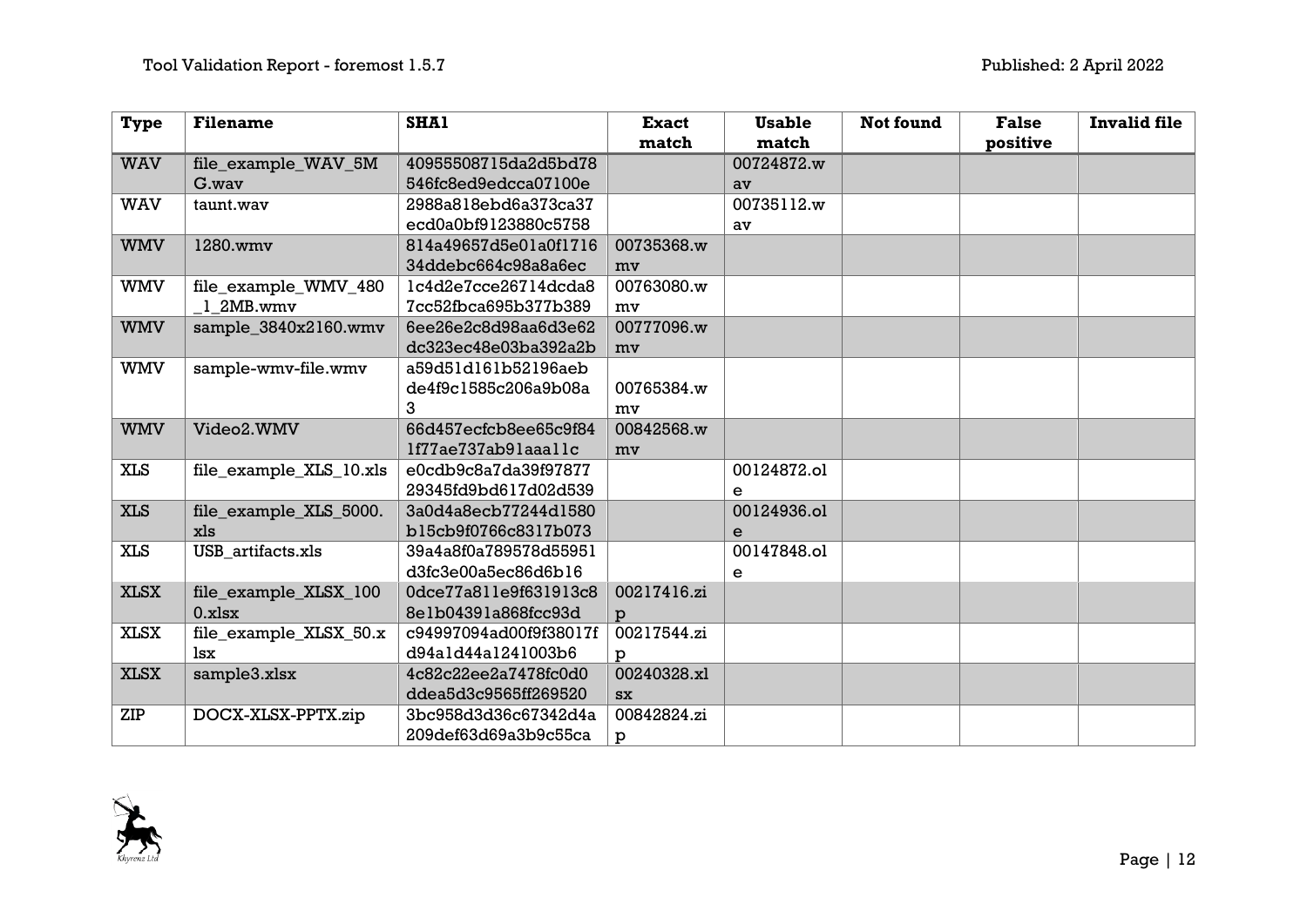| <b>Type</b> | <b>Filename</b> | <b>SHA1</b>                                       | <b>Exact</b><br>match | <b>Usable</b><br>match | <b>Not found</b> | <b>False</b><br>positive | <b>Invalid file</b> |
|-------------|-----------------|---------------------------------------------------|-----------------------|------------------------|------------------|--------------------------|---------------------|
| <b>ZIP</b>  | MOV.zip         | d45075b85ebb217305a<br>b6bac10e7f6e9aledceb       | 00933640.zi<br>p      |                        |                  |                          |                     |
| ZIP         | MP3.zip         | 9<br>7a144bc05232c3e69366<br>9elef6121ac3b94d3128 | 01029640.zi<br>D      |                        |                  |                          |                     |
| <b>ZIP</b>  | PDF.zip         | alaa6a40d9161d0dc9fc<br>546c8b239689055cb464      | 01080968.zi<br>D      |                        |                  |                          |                     |
| ZIP         | PNG.zip         | 0a342d01ac70cb9cae28<br>252805bceed415f949f9      | 01086280.zi<br>p      |                        |                  |                          |                     |
| <b>ZIP</b>  |                 |                                                   |                       |                        |                  |                          | 189                 |
|             |                 | <b>Totals</b>                                     | 35                    | 22                     | 40               | 79                       | 995                 |

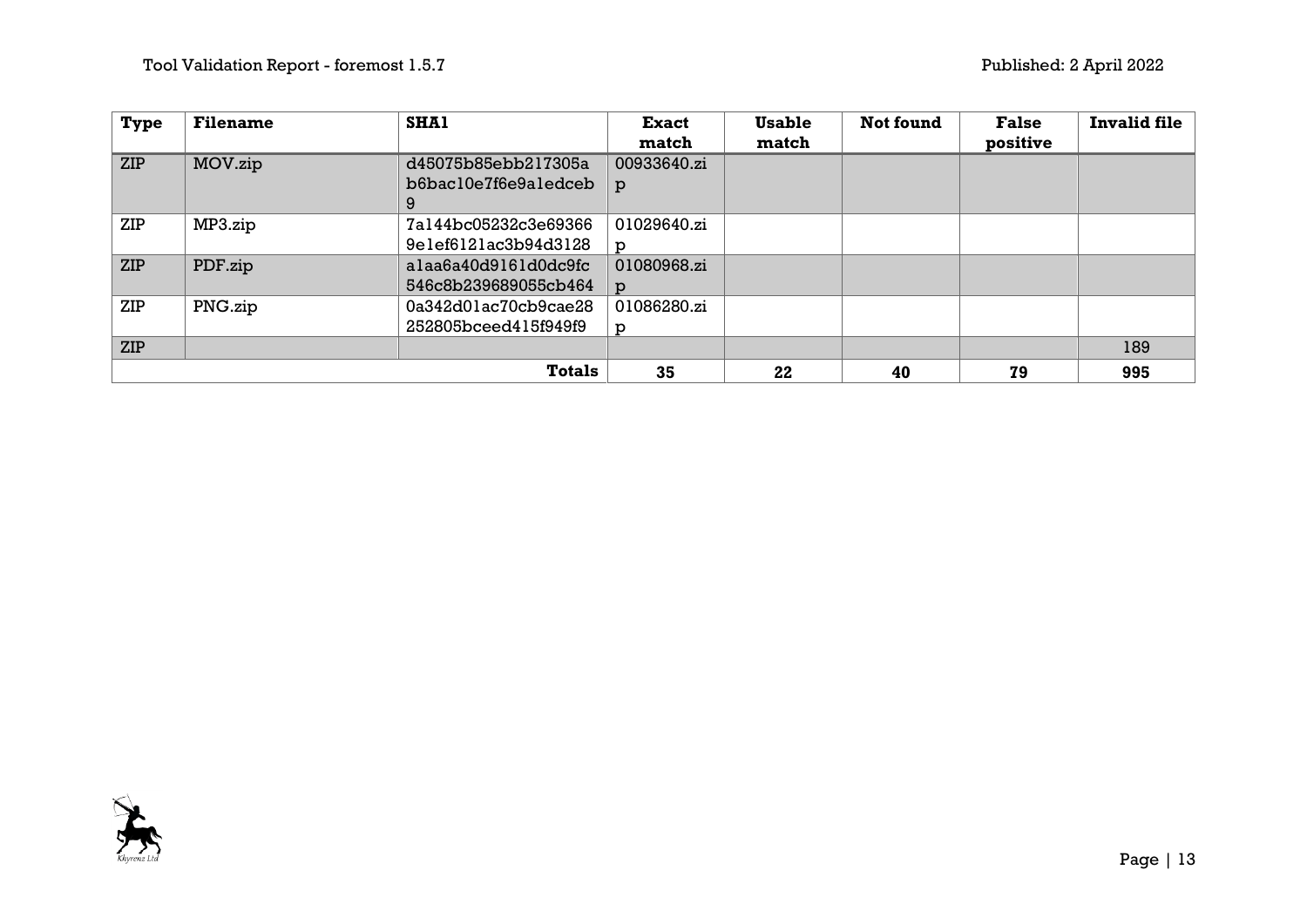## Appendix 1 - Test Files to be Carved

| Type       | <b>Filename</b>                 | Origin                                              | <b>Size</b><br>(KB) | SHA1                    |
|------------|---------------------------------|-----------------------------------------------------|---------------------|-------------------------|
| 7z         | $AVI-Zz$                        | Created from AVI folder containing files above      | 20,393              | fd4dlbe9e8ffec39701d35  |
|            |                                 |                                                     |                     | 8898fed10437b0561b      |
| 7z         | BMP.7z                          | Created from BMP folder containing files above      | 35,524              | el3b931da505clc5led66   |
|            |                                 |                                                     |                     | 53273de8d9d2df67dcc     |
| 7z         | DOC-XLS-PPT.7z                  | Created from DOC-XLS-PPT folder containing files    | 6,933               | edb13fe1559ba71696bb3   |
|            |                                 | above                                               |                     | 09840bfcf0022228799     |
| 7z         | GIF.7z                          | Created from GIF folder containing files above      | 10,674              | a70caf5187b383aa5364cfc |
|            |                                 |                                                     |                     | 97b5db8287fa3aa54       |
| 7z         | JPEG.7z                         | Created from JPEG folder containing files above     | 10,790              | 4cceb50966356b852883b   |
|            |                                 |                                                     |                     | 9925fcc9e58f410fa2a     |
| <b>AVI</b> | 1280.avi                        | https://www.appsloveworld.com/avi-video-clips-free- | 11,006              | 8351e1bd6f08fe34199071  |
|            |                                 | download/                                           |                     | 40edd6fcbf00acc46e      |
| <b>AVI</b> | Bubble Turning Into Ice.avi     | https://www.appsloveworld.com/avi-video-clips-free- | 8,850               | 85bc9cafcacdd41f9b81ac  |
|            |                                 | download/                                           |                     | e58bd33fba0c432c7d      |
| <b>AVI</b> | file_example_AVI_1920_2_3MG.avi | https://file-examples.com/index.php/sample-video-   | 2,227               | 573400d5d649e6ce8d9c0   |
|            |                                 | files/sample-avi-files-download/                    |                     | 2723e70618a17cd631f     |
| <b>AVI</b> | file_example_AVI_480_750kB.avi  | https://file-examples.com/index.php/sample-video-   | 726                 | a188ed66e68f77729b8cfa  |
|            |                                 | files/sample-avi-files-download/                    |                     | c92913427ab6b1677f      |
| AVI        | sample-avi-file.avi             | https://www.learningcontainer.com/sample-avi-       | 8,130               | 246eecb4053487a619145   |
|            |                                 | video-file-download/                                |                     | 10389ec300bdaf7f3c6     |
| <b>BMP</b> | <b>GRN.BMP</b>                  | https://www.fileformat.info/format/bmp/sample/index | 85                  | b367e7e0d95e6f1bd769f3  |
|            |                                 | .htm                                                |                     | 9bc0b5e2e7d4a6bb62      |
| <b>BMP</b> | MARBLES.BMP                     | https://www.fileformat.info/format/bmp/sample/index | 4,165               | eec5e6afdd264d6ff867d0  |
|            |                                 | .htm                                                |                     | 38aa274c4bc42619b4      |
| <b>BMP</b> | RAY.BMP                         | https://www.fileformat.info/format/bmp/sample/index | 1,407               | e44237allee0d4blcb63e   |
|            |                                 | .htm                                                |                     | 1876dc4040b805e43b6     |
| <b>BMP</b> | sample_5184×3456.bmp            | https://filesamples.com/formats/bmp                 | 52,489              | bf6c6aa681f20aldd561ba  |
|            |                                 |                                                     |                     | d7945d441d771b418a      |
| <b>BMP</b> | Small Sample BMP Image File     | https://www.learningcontainer.com/sample-bmp-file-  | 977                 | leb09379dfb4bc3551laa   |
|            | Download.bmp                    | for-testing/                                        |                     | 5aldb83e652c5c64604     |

<span id="page-13-0"></span>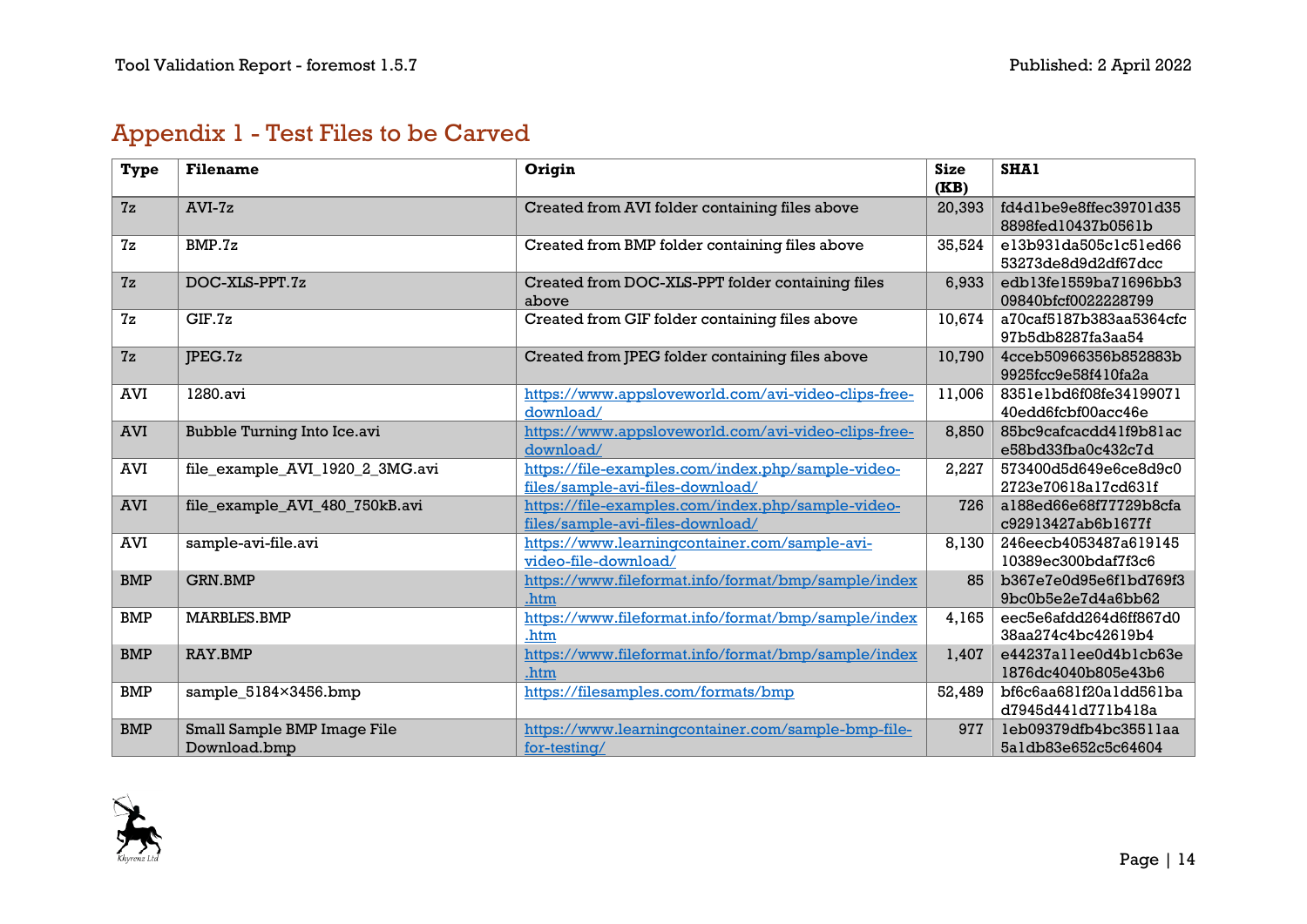| Type        | <b>Filename</b>                                                    | Origin                                                                                 | <b>Size</b><br>(KB) | <b>SHA1</b>                                  |
|-------------|--------------------------------------------------------------------|----------------------------------------------------------------------------------------|---------------------|----------------------------------------------|
| <b>BMP</b>  | Yellow_star.bmp                                                    | Created by khedley                                                                     | 574                 | 4f2e9da3e1a467fe0182d0<br>5d7accdd28ee7f76fb |
| <b>DOC</b>  | file-sample_1MB.doc                                                | https://file-examples.com/index.php/sample-<br>documents-download/sample-doc-download/ | 1,003               | 8f3498bfbe75fb34e809fc7<br>ced3f4cc6f4acc92c |
| <b>DOC</b>  | SampleDOCFile_200kb.doc                                            | https://sample-videos.com/download-sample-doc-<br>file.php                             | 200                 | 0fle886f7399fe033c3190b<br>cda7927550c22da8e |
| <b>DOC</b>  | SampleDOCFile_5000kb.doc                                           | https://sample-videos.com/download-sample-doc-<br>file.php                             | 5,001               | e9e798cac0a97648c95c21<br>cfa9545659d6d0c2a3 |
| <b>DOC</b>  | USB connection artifacts.doc                                       | Created by khedley                                                                     | 42                  | 4665ec3e161f882f1430f86<br>2d7al4e6bl2ddf6ec |
| <b>DOCX</b> | 15-MB-docx-file-download.docx                                      | https://www.learningcontainer.com/sample-docx-file-<br>for-testing/                    | 32,913              | 00da85c39ff564d6fc34b04<br>49323a2ef253de8fc |
| <b>DOCX</b> | file-sample_500kB.docx                                             | https://file-examples.com/index.php/sample-<br>documents-download/sample-doc-download/ | 539                 | 9a0881226460bf5d0ea17b<br>29a843c0320b9ddlle |
| <b>DOCX</b> | sample-docx-file-for-testing.docx                                  | https://www.learningcontainer.com/sample-docx-file-<br>for-testing/                    | 3,818               | 37537e74599278cd26c2a2<br>9237cefe067e237f8d |
| <b>DOCX</b> | Using WSL.docx                                                     | Created by khedley                                                                     | 15                  | 3661e7dd597f5931a49433<br>5a643513f0198efb6f |
| <b>GIF</b>  | giphy (1).gif                                                      | https://qiphy.com/qifs/hatutah-seasame-street-<br>yippers-GsiBqbwZAsWsq                | 4,224               | a6768bff9c6d5c9cbc37ce<br>55bf432109f321fab9 |
| <b>GIF</b>  | giphy (2).gif                                                      | https://qiphy.com/qifs/bicycle-besta-howtomob-<br>O7YL1FFrCxXi0                        | 4,862               | d0012d8bf6f633972049e9<br>17ede588880d416b95 |
| <b>GIF</b>  | giphy.gif                                                          | https://giphy.com/gifs/internet-pizza-computer-<br>ZH5o2lacOA8Te                       | 274                 | 799521e3a568a270b6259f<br>a7c1565d7adec96c18 |
| <b>GIF</b>  | How+do+i+computer+i+decided+to+try+m<br>y+hands_81418e_4707807.gif | https://funnyjunk.com/channel/ponytime/How+do+I+<br>computer/rwwsGej/                  | 766                 | fd2911bff16a8522b7f07a0<br>ecalaeb08292blb4f |
| <b>GIF</b>  | undefined - Imgur.gif                                              | https://imqur.com/gallery/NVoF3Zi                                                      | 611                 | 2c3f083d36904cc56f8c46c<br>ffb64108943d8d45a |
| <b>JPEG</b> | file_example_JPG_500kB.jpg                                         | https://file-examples-<br>com.qithub.io/uploads/2017/10/file example JPG 50<br>0kB.jpg | 543                 | 25472d494500707b45108<br>68df469352dc7cd1845 |
| <b>JPEG</b> | IMG_2375.JPG                                                       | Created by khedley                                                                     | 4,264               | 967cac602f8e0leaf614be<br>e93b8b0c850f22936d |

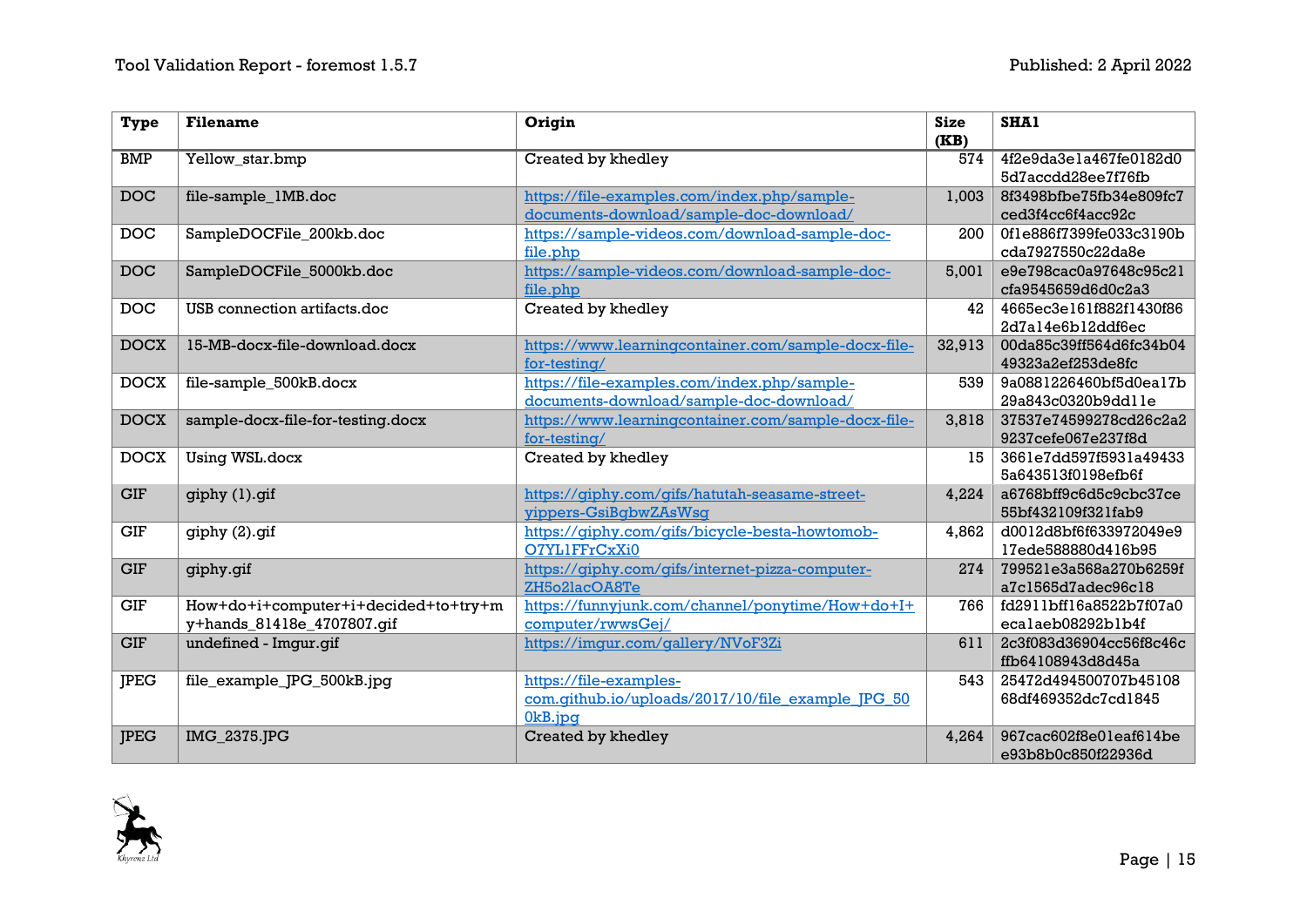| Type        | <b>Filename</b>                       | Origin                                                                                | <b>Size</b><br>(KB) | SHA1                                         |
|-------------|---------------------------------------|---------------------------------------------------------------------------------------|---------------------|----------------------------------------------|
| <b>JPEG</b> | IMG_3385_cropped.jpg                  | Created by khedley                                                                    | 138                 | 5fb543b4c8037b48c48fad<br>f8a39f408046c6f7ee |
| <b>JPEG</b> | IMG_3973.JPG                          | Created by khedley                                                                    | 3,519               | e5f6d316d896db29eabb0<br>73db8022eb2edc7d2fe |
| <b>IPEG</b> | <b>IMG 3977.JPG</b>                   | Created by khedley                                                                    | 1,725               | df58316a3b334379b88db<br>c41b1313a952810bd45 |
| <b>JPEG</b> | istockphoto-1304263738-170667a.jpg    | https://unsplash.com/s/photos/jpq                                                     | 203                 | lfebe282f23elal5ac1003<br>58eb2b700212eee44b |
| <b>JPEG</b> | photo-1533450718592-29d45635f0a9.jfif | https://unsplash.com/s/photos/jpq                                                     | 450                 | f096a046c3692ab714c28b<br>267f94f4efe9a7c22b |
| <b>MOV</b>  | 720.mov                               | https://www.appsloveworld.com/sample-mov-file-<br>download/                           | 5,512               | ac16247bc6746661d19eb<br>5832b5b3eed397d97a0 |
| <b>MOV</b>  | Cloud Formation Video.mov             | https://www.appsloveworld.com/sample-mov-file-<br>download/                           | 13,066              | a5c0fbd44b6352161e5b6f<br>2aa26f00d5888a3951 |
| <b>MOV</b>  | file_example_MOV_480_700kB.mov        | https://file-examples.com/index.php/sample-video-<br>files/sample-mov-files-download/ | 694                 | 682963a12b9b0742651e4<br>86a5f697fa949f9daf2 |
| <b>MOV</b>  | sample_960x400_ocean_with_audio.mov   | https://filesamples.com/formats/mov                                                   | 17,111              | faa748ae6d2a31e21e4d65<br>a0bd17e425affed954 |
| <b>MOV</b>  | sample-mov-file.mov                   | https://www.learningcontainer.com/mp4-sample-<br>video-files-download/                | 14,123              | 126fc405911d33832f88d5<br>dd2fc3942e9a71e896 |
| MP3         | file_example_MP3_700KB.mp3            | https://file-examples.com/index.php/sample-audio-<br>files/sample-mp3-download/       | 747                 | dae94d2ae419b398c977f2<br>7f4190680715ae10c3 |
| MP3         | Kalimba.mp3                           | https://www.learningcontainer.com/sample-audio-<br>file/                              | 8,218               | ba795c011958b7c8c628a<br>bba468bd762beda403e |
| MP3         | sample3.mp3                           | https://filesamples.com/formats/mp3                                                   | 1,654               | 787cc2c7ef51d56d9118d7<br>23229d8fdafdbefad5 |
| MP3         | sample4.mp3                           | https://filesamples.com/formats/mp3                                                   | 3,821               | e3f539fd64c27bcb8f6fc68<br>486761b6b1d16549a |
| MP3         | Symphony No.6 (1st movement).mp3      | https://filesamples.com/formats/mp3                                                   | 11,378              | 9663ba6ca1d35c2ac59e9<br>4d51775ce775e518dac |
| MP4         | file_example_MP4_1920_18MG.mp4        | https://file-examples.com/index.php/sample-video-<br>files/sample-mp4-files/          | 17,422              | a8ddbbcacc224b427f5b7<br>cal4bdf41b692291730 |
| MP4         | $q$ iphy $360p(1)$ .mp4               | https://giphy.com/explore/download                                                    | 198                 | 7a65df084f0400e89fac78f<br>247a76fc4b45d851c |

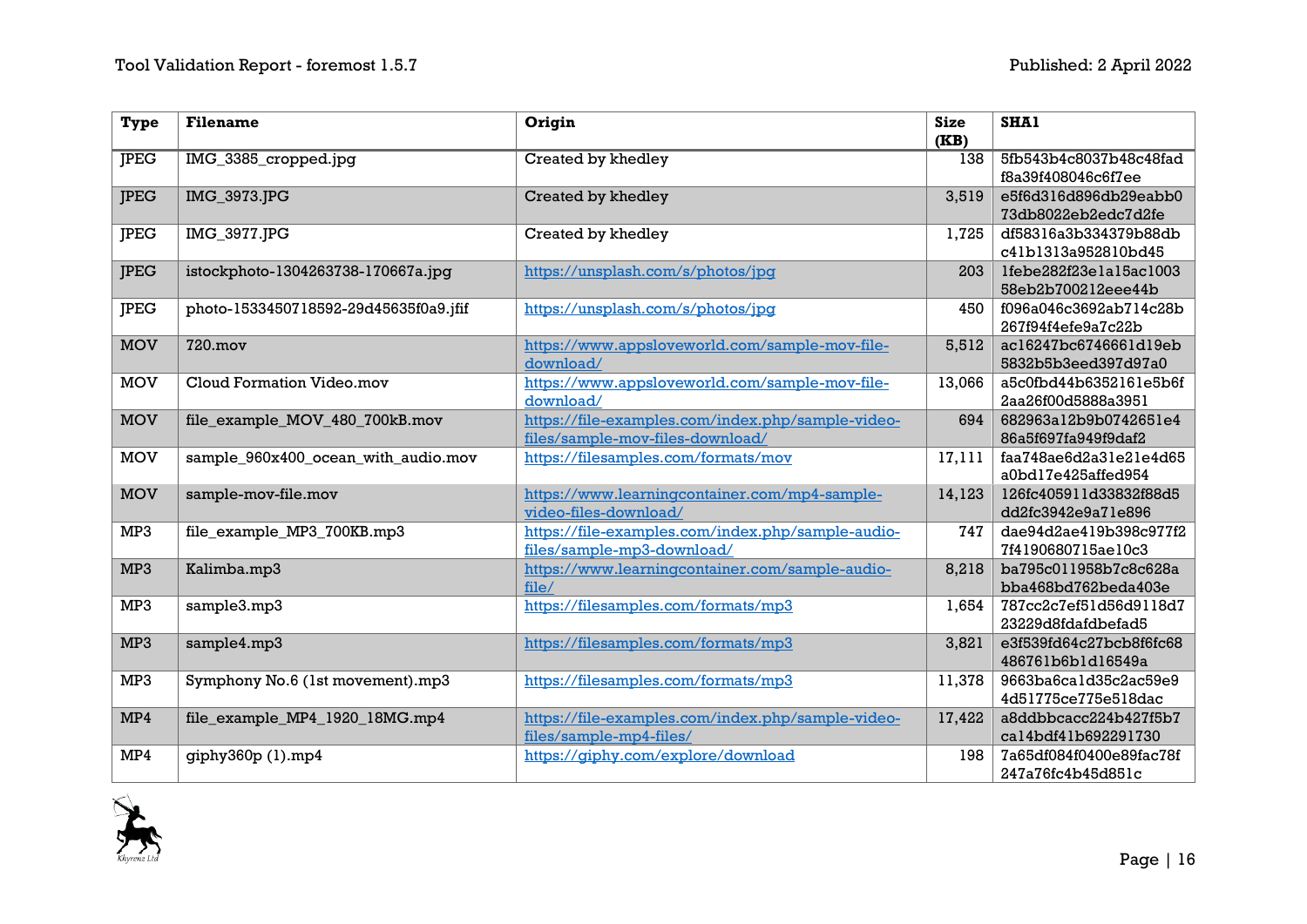| <b>Type</b> | <b>Filename</b>                                                                    | Origin                                                                                 | <b>Size</b><br>(KB) | <b>SHA1</b>                                  |
|-------------|------------------------------------------------------------------------------------|----------------------------------------------------------------------------------------|---------------------|----------------------------------------------|
| MP4         | giphy360p.mp4                                                                      | https://qiphy.com/explore/download                                                     | 185                 | c578124221db590a00bb5<br>07202e2dbdb765dccc2 |
| MP4         | sample_1280x720_surfing_with_audio.mp4                                             | https://filesamples.com/formats/mp4                                                    | 70,072              | 406ecad499e84370fa8bfd<br>3db88aa548eeddc3el |
| MP4         | sample_960x540.mp4                                                                 | https://filesamples.com/formats/mp4                                                    | 1,290               | lae8b2fcce5b37d8a0d6af<br>e21a0ed9757cf78cbc |
| MP4         | sample-mp4-file.mp4                                                                | https://www.learningcontainer.com/mp4-sample-<br>video-files-download/                 | 10,300              | bfe8feaec39f112dfcc53bb<br>c98alc17309e0f941 |
| PDF         | file-example_PDF_1MB.pdf                                                           | https://file-examples.com/index.php/sample-<br>documents-download/sample-pdf-download/ | 1,018               | cec8ad914ble9db83626b<br>98e8d98512616975fdf |
| PDF         | file-sample_150kB.pdf                                                              | https://file-examples.com/index.php/sample-<br>documents-download/sample-pdf-download/ | 140                 | 6703901978dcb3dbf2d99<br>15e1d3e066cfe712b0a |
| PDF         | pdf.pdf                                                                            | http://www.pdf995.com/samples/pdf.pdf                                                  | 424                 | c1f95108a34228535a9262<br>085e784d7c3e27fc68 |
| PDF         | PinePhone_Data_Locations_Cheatsheet_khe<br>dley.pdf                                | Created by khedley                                                                     | 204                 | 074e4fec07c65977f9e028<br>lbae45377ebe800bd3 |
| <b>PDF</b>  | PinePhone_Poster_khedley.pdf                                                       | Created by khedley                                                                     | 1,152               | a403c9c57dff103b1893d2<br>7f1efe05bcaf9fbd9b |
| PDF         | sample.pdf                                                                         | http://www.africau.edu/images/default/sample.pdf                                       | 3                   | bfd009f500c057195ffde66<br>fae64f92fa5f59b72 |
| PNG         | 2cd43b_16d40260a2274e6fb87d101c321eac<br>17_mv2.png                                | https://www.freepngs.com/dragon-png-images                                             | 787                 | 32b7bf753e866e0d7b414<br>19af529ab3clebe3aa3 |
| PNG         | 2cd43b daa95a985dde42a3af5a63b597f45ac<br>9_mv2.png                                | https://www.freepngs.com/dragon-png-images                                             | 101                 | 045d49e8c7f4184ef19a69<br>122f58aaa431f44e6a |
| <b>PNG</b>  | pngwing.com (1).png                                                                | https://www.pngwing.com/en/free-png-zwfuf                                              | 2,955               | cc5bf259f661d72b5ca78b<br>9e6f58efb3eeafee28 |
| PNG         | pngwing.com.png                                                                    | https://www.pnqwing.com/en/free-pnq-byvsx                                              | 548                 | 8317e78a842bc9fdbbf3c8<br>3e66326693a489fe3d |
| PNG         | transparent-maple-leaf-<br>5f8ec1dd91fa41.5756612016031912615979.p<br>nq           | https://www.subpng.com/png-daqbfi/                                                     | 3,048               | db0e388e61bf72e5742fed<br>b5389e6ecf90f07372 |
| PNG         | transparent-owl-icon-autumn-icon-<br>60b5ed32573f44.5876030416225354743574.p<br>ng | https://www.subpng.com/png-ighvv2/                                                     | 794                 | 29b523ab7c3dd585430el<br>3f383293bcb84d7749d |

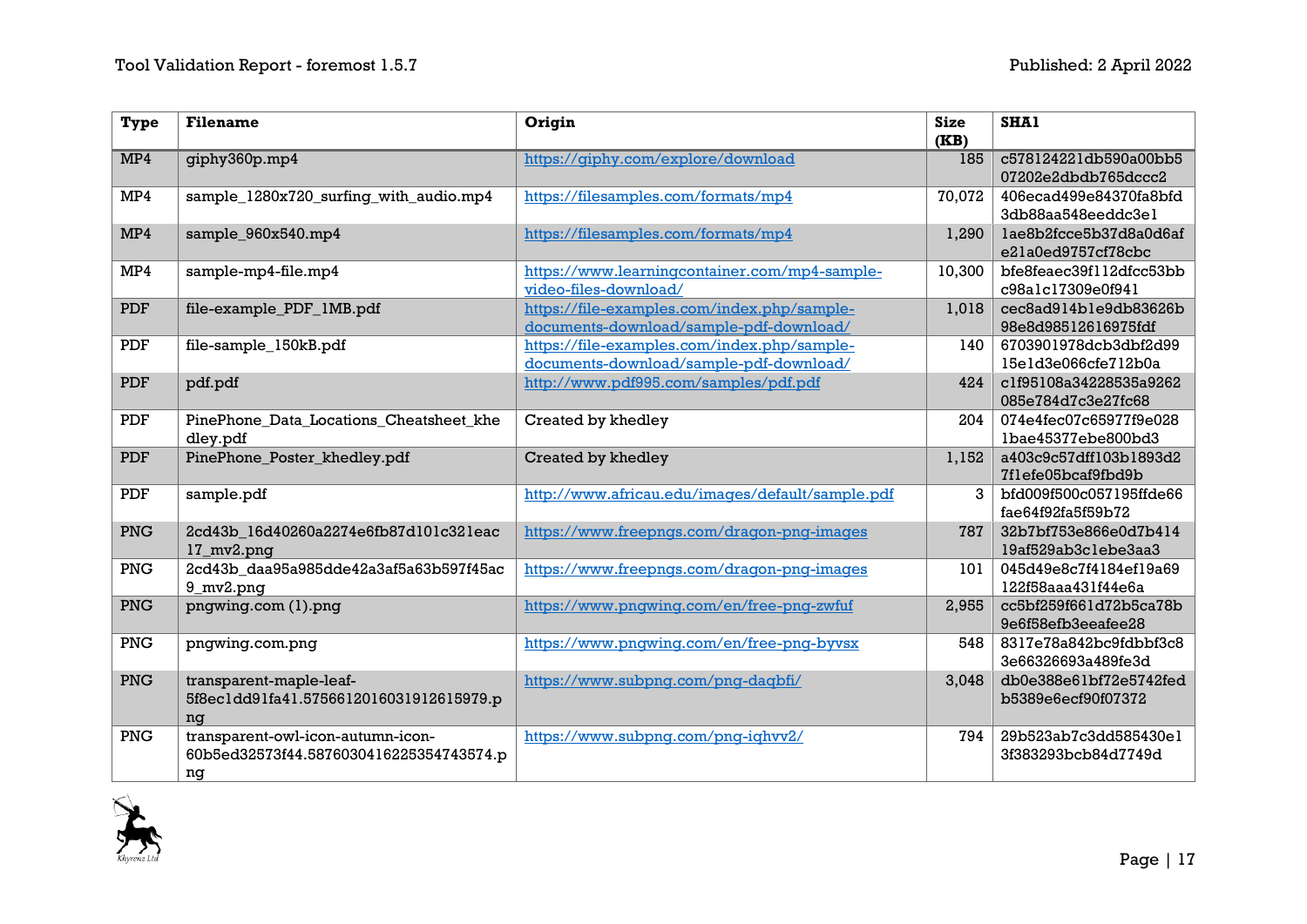| <b>Type</b> | <b>Filename</b>                            | Origin                                              | <b>Size</b><br>(KB) | <b>SHA1</b>             |
|-------------|--------------------------------------------|-----------------------------------------------------|---------------------|-------------------------|
| <b>PPT</b>  | file_example_PPT_1MB.ppt                   | https://file-examples.com/index.php/sample-         | 1,005               | 3d30846c0c62832fd05dlc  |
|             |                                            | documents-download/sample-ppt-file/                 |                     | 424fb650cf4da6ae23      |
| <b>PPT</b>  | file_example_PPT_250kB.ppt                 | https://file-examples.com/index.php/sample-         | 243                 | cb8ea4114148bc57e7317   |
|             |                                            | documents-download/sample-ppt-file/                 |                     | b3d0aa72ebe53dbe386     |
| <b>PPT</b>  | PinePhone Forensics.ppt                    | Created by khedley                                  | 5,446               | 74485b034cllb8c57d7c3   |
|             |                                            |                                                     |                     | a372e97a34adf02aa44     |
| <b>PPTX</b> | 160930-artificial-intelligence-template-   | https://www.free-power-point-templates.com/free-    | 1,224               | 4203a60c4b88f7aad96720  |
|             | $16x9.$ pptx                               | machine-learning-powerpoint-template/               |                     | be8d5171e2afacf10e      |
| <b>PPTX</b> | pptxl.pptx                                 | https://www.appsloveworld.com/sample-pptx-file/     | 1,618               | c666363ec2d45b7alc911   |
|             |                                            |                                                     |                     | 427f7690clbb6313c2a     |
| <b>PPTX</b> | pptx2.pptx                                 | https://www.appsloveworld.com/sample-pptx-file/     | 5,885               | c3f3e076c62eee7bf82ed3  |
|             |                                            |                                                     |                     | 2325faa0d5f79f1596      |
| <b>TIFF</b> | CCITT_1.TIF                                | https://www.fileformat.info/format/tiff/sample/     | 18                  | a2leef750984d9laaddba   |
|             |                                            |                                                     |                     | 931361bbebe44a23568     |
| <b>TIFF</b> | file_example_TIFF_10MB.tiff                | https://file-examples.com/index.php/sample-images-  | 9,914               | 837ae56fd74b69427b7b9   |
|             |                                            | download/sample-tiff-download/                      |                     | 511f1065616ffbc3b9e     |
| <b>TIFF</b> | FLAG T24.TIF                               | https://www.fileformat.info/format/tiff/sample/     | 46                  | 4c06fdc1b38c4283835b8f  |
|             |                                            |                                                     |                     | 89687390042f84a92b      |
| <b>TIFF</b> | Sample-Tiff-File-download-for-Testing.tiff | https://www.learningcontainer.com/sample-tiff-file- | 79                  | 3c560462efd9f4182b0da5  |
|             |                                            | for-testing/                                        |                     | c3192258384390424c      |
| <b>TIFF</b> | Tiff-Image-File-Download.tiff              | https://www.learningcontainer.com/sample-tiff-file- | 17,155              | dd85696006a32f8f7fa2575 |
|             |                                            | for-testing/                                        |                     | 5f8cef99c8150196f       |
| <b>WAV</b>  | BabyElephantWalk60.wav                     | https://www2.cs.uic.edu/~i101/SoundFiles/           | 2,585               | b816c31a23ae448bb0890f  |
|             |                                            |                                                     |                     | 5221f256a90d0e9745      |
| <b>WAV</b>  | bird_caw2.wav                              | https://www.wavsource.com/animals/animals.htm       | 46                  | 49f1e127edbcef4adf8ad8  |
|             |                                            |                                                     |                     | 9a297a8adca5735b63      |
| WAV         | crickets.wav                               | https://www.wavsource.com/animals/animals.htm       | 222                 | fb7ece704403a47692b6c2  |
|             |                                            |                                                     |                     | 625324d2b11764ed6d      |
| <b>WAV</b>  | Fanfare60.wav                              | https://www2.cs.uic.edu/~i101/SoundFiles/           | 2,585               | 762d3a658519190f4b5f13  |
|             |                                            |                                                     |                     | 74964f959d419cf875      |
| <b>WAV</b>  | file_example_WAV_5MG.wav                   | https://file-examples.com/index.php/sample-audio-   | 5,105               | 40955508715da2d5bd785   |
|             |                                            | files/sample-wav-download/                          |                     | 46fc8ed9edcca07100e     |
| <b>WAV</b>  | taunt.wav                                  | https://www2.cs.uic.edu/~i101/SoundFiles/           | 90                  | 2988a818ebd6a373ca37e   |
|             |                                            |                                                     |                     | cd0a0bf9123880c5758     |

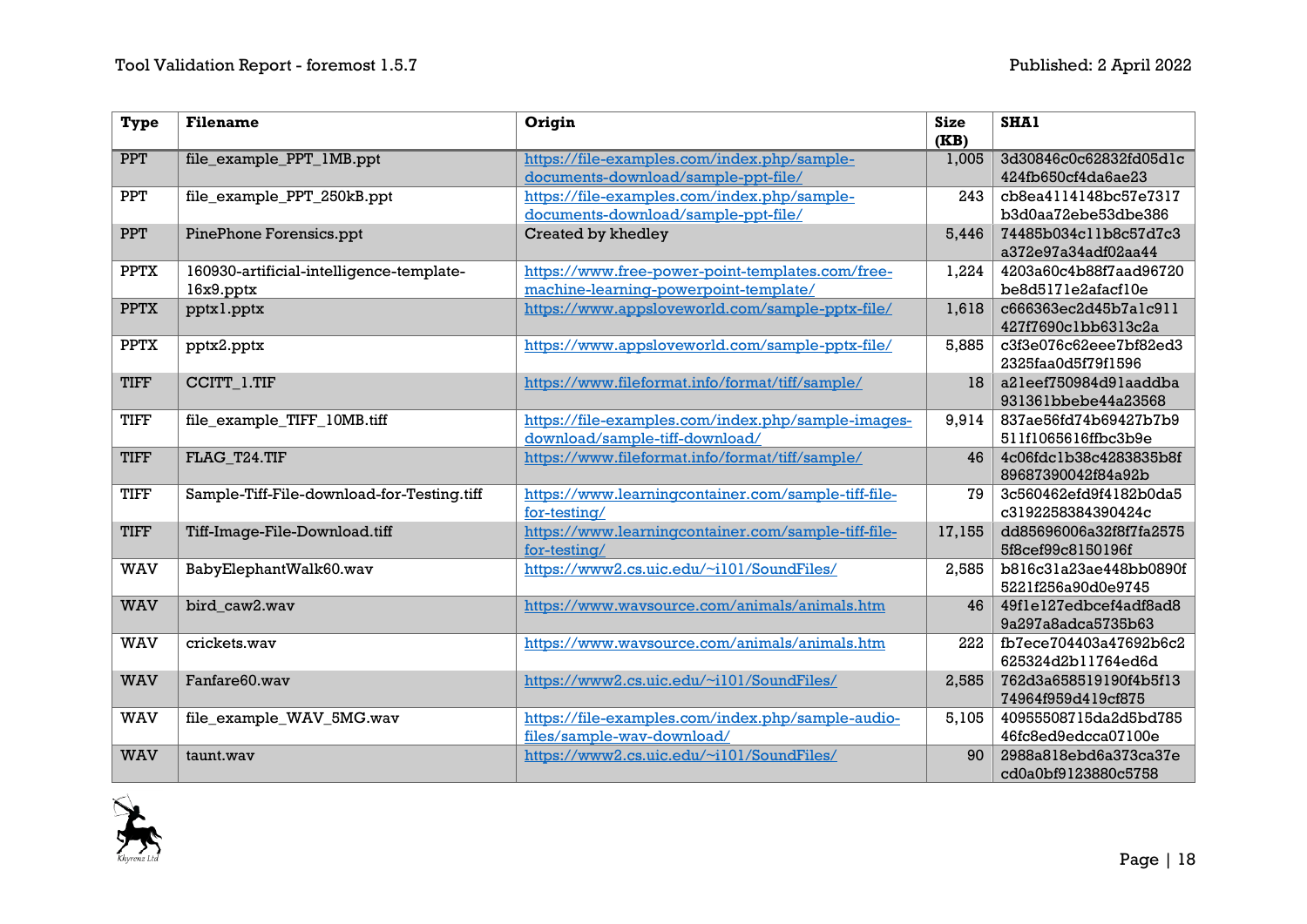| <b>Type</b> | <b>Filename</b>                | Origin                                              | <b>Size</b><br>(KB) | <b>SHA1</b>             |
|-------------|--------------------------------|-----------------------------------------------------|---------------------|-------------------------|
| <b>WMV</b>  | 1280.wmv                       | https://www.appsloveworld.com/sample-wmv-video-     | 13,846              | 814a49657d5e01a0f17163  |
|             |                                | file-free-download/                                 |                     | 4ddebc664c98a8a6ec      |
| <b>WMV</b>  | file_example_WMV_480_1_2MB.wmv | https://file-examples.com/index.php/sample-video-   | 1,149               | lc4d2e7cce26714dcda87   |
|             |                                | files/sample-wmv-files-download/                    |                     | cc52fbca695b377b389     |
| <b>WMV</b>  | sample_3840x2160.wmv           | https://filesamples.com/formats/wmv                 | 32,726              | 6ee26e2c8d98aa6d3e62d   |
|             |                                |                                                     |                     | c323ec48e03ba392a2b     |
| <b>WMV</b>  | sample-wmv-file.wmv            | https://www.learningcontainer.com/sample-wmv-       | 5,833               | a59d51d161b52196aebde   |
|             |                                | video-file-download/                                |                     | 4f9c1585c206a9b08a3     |
| <b>WMV</b>  | Video2.WMV                     | https://www.lehman.edu/faculty/hoffmann/itc/techtea | 85                  | 66d457ecfcb8ee65c9f841f |
|             |                                | ch/video/Video samples.html                         |                     | 77ae737ab9laaallc       |
| <b>XLS</b>  | file_example_XLS_10.xls        | https://file-examples.com/index.php/sample-         |                     | e0cdb9c8a7da39f9787729  |
|             |                                | documents-download/sample-xls-download/             |                     | 345fd9bd617d02d539      |
| <b>XLS</b>  | file_example_XLS_5000.xls      | https://file-examples.com/index.php/sample-         | 657                 | 3a0d4a8ecb77244d1580b   |
|             |                                | documents-download/sample-xls-download/             |                     | 15cb9f0766c8317b073     |
| <b>XLS</b>  | USB artifacts.xls              | Created by khedley                                  | 28                  | 39a4a8f0a789578d55951d  |
|             |                                |                                                     |                     | 3fc3e00a5ec86d6b16      |
| <b>XLSX</b> | file_example_XLSX_1000.xlsx    | https://file-examples.com/index.php/sample-         | 42                  | 0dce77a811e9f631913c88  |
|             |                                | documents-download/sample-xls-download/             |                     | elb04391a868fcc93d      |
| <b>XLSX</b> | file_example_XLSX_50.xlsx      | https://file-examples.com/index.php/sample-         | 8                   | c94997094ad00f9f38017fd |
|             |                                | documents-download/sample-xls-download/             |                     | 94a1d44a1241003b6       |
| <b>XLSX</b> | sample3.xlsx                   | https://filesamples.com/formats/xlsx                | 13                  | 4c82c22ee2a7478fc0d0dd  |
|             |                                |                                                     |                     | ea5d3c9565ff269520      |
| ZIP         | DOCX-XLSX-PPTX.zip             | Created from DOCX-XLSX-PPTX folder containing files | 45,381              | 3bc958d3d36c67342d4a2   |
|             |                                | above                                               |                     | 09def63d69a3b9c55ca     |
| ZIP         | MOV.zip                        | Created from MOV folder containing files above      | 47,973              | d45075b85ebb217305ab6   |
|             |                                |                                                     |                     | bac10e7f6e9aledceb9     |
| ZIP         | MP3.zip                        | Created from MP3 folder containing files above      | 25,633              | 7a144bc05232c3e693669   |
|             |                                |                                                     |                     | elef6121ac3b94d3128     |
| ZIP         | PDF.zip                        | Created from PDF folder containing files above      | 2,646               | alaa6a40d9161d0dc9fc54  |
|             |                                |                                                     |                     | 6c8b239689055cb464      |
| ZIP         | PNG.zip                        | Created from PNG folder containing files above      | 8,002               | 0a342d01ac70cb9cae282   |
|             |                                |                                                     |                     | 52805bceed415f949f9     |